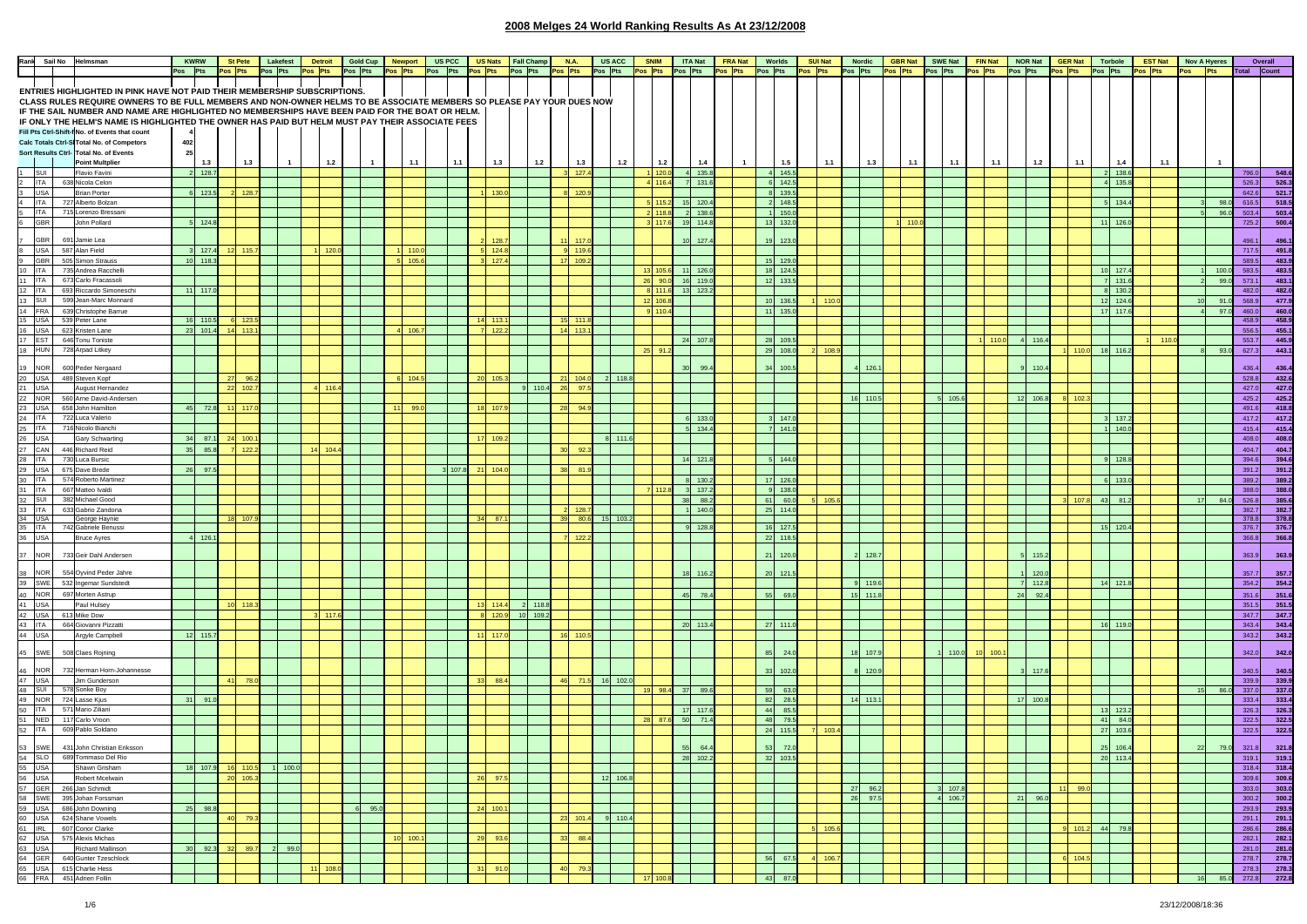| Lance Smotherman                  | 81.      |          |       |    |            |         |     |  |                         |                  |    |            |            |    |            |            |         |               |            |      |             |         |       |             |          |         |         |                         |          |    |         |       | 262.5       |
|-----------------------------------|----------|----------|-------|----|------------|---------|-----|--|-------------------------|------------------|----|------------|------------|----|------------|------------|---------|---------------|------------|------|-------------|---------|-------|-------------|----------|---------|---------|-------------------------|----------|----|---------|-------|-------------|
| Terry Hutchinson                  |          |          |       |    |            |         |     |  |                         |                  |    |            |            |    |            |            |         |               |            |      |             |         |       |             |          |         |         |                         |          |    |         | 260.0 | 260.0       |
| 69 ITA 567 Andrea Magni           |          |          |       |    |            |         |     |  |                         |                  |    |            |            |    |            | 81.2<br>43 |         | 50<br>76.5    |            |      |             |         |       |             |          |         |         | 30 <sup>1</sup><br>99.4 |          |    |         | 257.1 | 257.1       |
| 70 USA 505 David Ullman           | 130.0    |          |       |    |            |         |     |  |                         |                  |    | 4 126.     |            |    |            |            |         |               |            |      |             |         |       |             |          |         |         |                         |          |    |         | 256.1 | 256.1       |
| 71 USA 655 Chris Larson           |          |          |       |    |            |         |     |  | 126                     |                  |    | $5 - 124.$ |            |    |            |            |         |               |            |      |             |         |       |             |          |         |         |                         |          |    |         | 250.9 | 250.9       |
|                                   |          |          |       |    |            |         |     |  |                         |                  |    |            |            |    |            |            |         |               |            |      |             |         |       |             |          |         |         |                         |          |    |         |       |             |
| 72 ITA 585 Paolo Brescia          |          |          |       |    |            |         |     |  |                         |                  |    |            |            |    | 24 92.4 34 | 93.8       |         | 58<br>64.5    |            |      |             |         |       |             |          |         |         |                         |          |    |         | 250.7 | 250.7       |
| Tony Stanley                      |          |          | 74.   |    |            |         |     |  | 76.7<br>42              |                  |    |            | 18 99.6    |    |            |            |         |               |            |      |             |         |       |             |          |         |         |                         |          |    |         | 250.4 | 250.4       |
| 74 USA 245 Guy Mossman            | 39 80.6  |          |       |    |            |         |     |  | 92.3<br>30 <sub>o</sub> |                  | 42 | 76         |            |    |            |            |         |               |            |      |             |         |       |             |          |         |         |                         |          |    |         | 249.6 | 249.6       |
| 400 Kristian Nergaard             |          |          |       |    |            |         |     |  |                         |                  |    |            |            |    |            |            |         |               |            |      | $3 - 127.4$ |         |       |             | 2 118.8  |         |         |                         |          |    |         | 246.2 | 246.2       |
| 700 Mark Hollerbach               |          |          | 126.  |    | $5 - 115.$ |         |     |  |                         |                  |    |            |            |    |            |            |         |               |            |      |             |         |       |             |          |         |         |                         |          |    |         | 241.3 | 241.3       |
|                                   |          |          |       |    |            |         |     |  |                         |                  |    |            |            |    |            |            |         |               |            |      |             |         |       |             |          |         |         |                         |          |    |         |       |             |
| 152 Kristoffer Spone              |          |          |       |    |            |         |     |  |                         |                  |    |            |            |    |            |            |         |               |            |      | 124.8       |         |       |             | 6 114.0  |         |         |                         |          |    |         | 238.8 | 238.8       |
| Sean O'Connor                     |          | 47       | 70.2  |    |            |         |     |  | 36<br>84.5              |                  |    |            |            |    |            |            |         |               |            |      |             |         |       |             |          |         |         |                         |          |    | 18 83.0 | 237.7 | 237.7       |
| 608 Enrico Sinibaldi              |          |          |       |    |            |         |     |  |                         |                  |    |            |            |    |            | 39<br>86.1 |         | 66<br>52.5    |            |      |             |         |       |             |          |         |         | 31<br>98.0              |          |    |         | 237.3 | 237.3       |
| 267 Thierry Verhulst              |          |          |       |    |            |         |     |  |                         |                  |    |            |            |    |            |            |         |               |            | 101. |             |         |       |             |          |         |         | 61<br>56.0              |          | 24 | 77      | 234.2 | 234.2       |
| Rob Lark                          | 7 122.2  |          |       |    |            |         |     |  |                         |                  |    |            |            |    |            | 21 112.0   |         |               |            |      |             |         |       |             |          |         |         |                         |          |    |         | 234.2 | 234.2       |
|                                   |          |          |       |    |            |         |     |  |                         |                  |    |            |            |    |            |            |         |               |            |      |             |         |       |             |          |         |         |                         |          |    |         |       |             |
| Stephen 'Alex' Shafer             |          |          | 127.4 |    |            |         |     |  |                         |                  |    | 20 105     |            |    |            |            |         |               |            |      |             |         |       |             |          |         |         |                         |          |    |         | 232.7 | 232.7       |
| Othmar Muller Von Blumencron      | 13 114.4 |          |       |    |            |         |     |  |                         |                  |    | $10$ 118.  |            |    |            |            |         |               |            |      |             |         |       |             |          |         |         |                         |          |    |         | 232.7 | 232.7       |
| 84 NOR 341 Erik Arthur            |          |          |       |    |            |         |     |  |                         |                  |    |            |            |    |            |            |         |               |            |      | 122.2       |         |       |             | 10 109.2 |         |         |                         |          |    |         | 231.4 | 231.4       |
| 660 Chuck Holzman                 | 9 119.6  |          |       |    |            |         |     |  |                         |                  |    |            |            |    |            |            |         |               |            |      |             |         |       |             |          |         |         |                         |          |    |         | 231.2 | 231.2       |
| Henry Colie                       | 17 109.2 |          | 120.9 |    |            |         |     |  |                         |                  |    |            |            |    |            |            |         |               |            |      |             |         |       |             |          |         |         |                         |          |    |         | 230.1 | 230.1       |
| 283 Aleksander Brekke             |          |          |       |    |            |         |     |  |                         |                  |    |            |            |    |            |            |         |               |            |      | $11$ 117.   |         |       |             | 111.6    |         |         |                         |          |    |         | 228.6 | 228.6       |
|                                   |          |          |       |    |            |         |     |  |                         |                  |    |            |            |    |            |            |         |               |            |      |             |         |       |             |          |         |         |                         |          |    |         |       |             |
| 776 John Kolius                   |          |          |       |    |            |         |     |  |                         |                  |    | 18 107.    | 120.0      |    |            |            |         |               |            |      |             |         |       |             |          |         |         |                         |          |    |         | 227.9 | 227.9       |
| 89 SUI 530 Matthias Keller        |          |          |       |    |            |         |     |  |                         |                  |    |            |            | 27 | 88.8       | 46<br>77.0 |         | 60<br>61.5    |            |      |             |         |       |             |          |         |         |                         |          |    |         | 227.3 | 227.3       |
| 90 NOR 592 Lars Johannessen       |          |          |       |    |            |         |     |  |                         |                  |    |            |            |    |            |            |         |               |            |      | 123.5       |         |       |             | 16 102.0 |         |         |                         |          |    |         | 225.5 | 225.5       |
| 91 USA 605 Travis Weisleder       |          |          |       |    |            |         |     |  | 19 106.6                |                  |    |            | 117.6      |    |            |            |         |               |            |      |             |         |       |             |          |         |         |                         |          |    |         | 224.2 | 224.2       |
| Joe Blouin                        |          | 19 106.6 |       |    |            |         |     |  |                         |                  |    |            | 4 116.4    |    |            |            |         |               |            |      |             |         |       |             |          |         |         |                         |          |    |         | 223.0 | 223.0       |
| 93 NOR 649 Jens Wathne            |          |          |       |    |            |         |     |  |                         |                  |    |            |            |    |            |            |         |               |            |      | 10 118.3    |         |       |             | 14 104.4 |         |         |                         |          |    |         | 222.7 |             |
|                                   |          |          |       |    |            |         |     |  |                         |                  |    |            |            |    |            |            |         |               |            |      |             |         |       |             |          |         |         |                         |          |    |         |       | 222.7       |
| Jeff DuVal                        |          |          | 114.4 |    |            |         |     |  |                         |                  |    |            | 108.0      |    |            |            |         |               |            |      |             |         |       |             |          |         |         |                         |          |    |         | 222.4 | 222.4       |
| 95 USA 371 Gerald Creasman        |          | 48       | 68.9  |    |            |         |     |  | 40<br>79                |                  |    | 44 74      |            |    |            |            |         |               |            |      |             |         |       |             |          |         |         |                         |          |    |         | 222.3 | 222.3       |
| 96 USA 137 Jack Jennings          | 19 106.6 |          |       |    | 6 114      |         |     |  |                         |                  |    |            |            |    |            |            |         |               |            |      |             |         |       |             |          |         |         |                         |          |    |         | 220.6 | 220.6       |
| 672 Peter Gockel                  |          |          |       |    |            |         |     |  |                         |                  |    |            |            |    |            |            |         | 83<br>27.0    |            | 99.0 |             |         |       |             |          | 16      |         |                         |          |    |         | 219.5 | 219.5       |
| 12 Brian Poppert                  |          |          |       | 20 | 97         |         |     |  |                         | 120.1            |    |            |            |    |            |            |         |               |            |      |             |         |       |             |          |         |         |                         |          |    |         | 217.2 | 217.2       |
|                                   | 8 120.9  |          |       |    |            |         |     |  |                         |                  |    |            |            |    |            |            |         |               |            |      |             |         |       |             |          |         |         |                         |          |    |         |       |             |
| <b>Benoit Charon</b>              |          |          |       |    |            |         |     |  |                         |                  |    |            |            |    |            |            |         | 37 96.0       |            |      |             |         |       |             |          |         |         |                         |          |    |         | 216.9 | 216.9       |
| 405 Antonello Ciabatti            |          |          |       |    |            |         |     |  |                         |                  |    |            |            |    |            | 31<br>98.0 |         | 92<br>13.5    |            |      |             |         |       |             |          |         |         | 26<br>105.0             |          |    |         | 216.5 | 216.5       |
| Cary Siegler                      |          | 21       | 104.0 |    |            |         |     |  | 15 111.8                |                  |    |            |            |    |            |            |         |               |            |      |             |         |       |             |          |         |         |                         |          |    |         | 215.8 | 215.8       |
| 102 FIN 529 Sami Ekblad           |          |          |       |    |            |         |     |  |                         |                  |    |            |            |    |            |            |         |               |            |      |             |         |       | 2 108.      |          |         |         |                         | 106      |    |         | 215.6 | 215.6       |
| 103 USA 685 Dan Wright            |          |          |       |    | 12 106     |         |     |  |                         | 11<br>108.0      |    |            |            |    |            |            |         |               |            |      |             |         |       |             |          |         |         |                         |          |    |         | 214.8 | 214.8       |
| 104 NOR 366 Per Helgesen          |          |          |       |    |            |         |     |  |                         |                  |    |            |            |    |            |            |         |               |            | 19   | 106.6       |         |       |             | 11 108.0 |         |         |                         |          |    |         | 214.6 | 214.6       |
|                                   |          |          |       |    |            |         |     |  |                         |                  |    |            |            |    |            |            |         |               |            |      |             |         |       |             |          |         |         |                         |          |    |         |       |             |
| 105 GER 627 Oliver Schwall        |          |          |       |    |            |         |     |  |                         |                  |    |            |            |    |            |            |         | 31 105.0      |            |      |             |         |       |             |          |         | 2 108.9 |                         |          |    |         | 213.9 | 213.9       |
| 106 USA 510 Fred Rozelle          |          |          |       |    |            |         |     |  | 22<br>102.              |                  |    |            |            |    |            |            |         |               |            |      |             |         |       |             |          |         |         |                         |          |    |         | 213.1 | 213.1       |
| 107 NOR 506 Arild Holt            |          |          |       |    |            |         |     |  |                         |                  |    |            |            |    |            |            |         |               |            |      | 12 115.7    |         |       |             | 20 97.2  |         |         |                         |          |    |         | 212.9 | 212.9       |
| 108 CAN 177 Rob Butler            |          |          |       | 18 | 99.        |         |     |  |                         |                  |    |            | 112.8      |    |            |            |         |               |            |      |             |         |       |             |          |         |         |                         |          |    |         | 212.4 | 212.4       |
| Jennifer Wilson                   |          | 17       | 109   |    |            |         |     |  |                         |                  |    | 24 100     |            |    |            |            |         |               |            |      |             |         |       |             |          |         |         |                         |          |    |         | 209.3 | 209.3       |
| 110 FIN 425 Samuel Thesleff       |          |          |       |    |            |         |     |  |                         |                  |    |            |            |    |            |            |         |               |            |      |             |         |       | $5 - 105.$  |          |         |         |                         | 103.     |    |         | 209.0 | 209.0       |
|                                   |          |          |       |    |            |         |     |  |                         |                  |    |            |            |    |            |            |         |               |            |      |             |         |       |             |          |         |         |                         |          |    |         |       |             |
| 688 Ivan Venturi                  |          |          |       |    |            |         |     |  |                         |                  |    |            |            |    |            | 32<br>96.6 |         |               |            |      |             |         |       |             |          |         |         | 21 112.0                |          |    |         | 208.6 | 208.6       |
| 637 Joern Petry                   |          |          |       |    |            |         |     |  |                         |                  |    |            |            |    |            |            |         |               |            |      | 23 101.4    |         |       |             |          |         | 4 106.7 |                         |          |    |         | 208.1 | 208.1       |
| 113 AUT 531 Michael Schineis      |          |          |       |    |            |         |     |  |                         |                  |    |            |            | 30 | 85.2       |            |         | 68<br>49.5    |            |      |             |         |       |             |          |         |         | 49 72.8                 |          |    |         | 207.5 | 207.5       |
| 114 DEN 454 Soren Ebdrup          |          |          |       |    |            |         |     |  |                         |                  |    |            |            |    |            |            |         |               |            |      |             | 2 108.9 |       |             | 19 98.4  |         |         |                         |          |    |         | 207.3 | 207.3       |
| 115 ITA 413 Tommaso Cinti         |          |          |       |    |            |         |     |  |                         |                  |    |            |            |    |            | 41<br>84.0 |         | 77<br>36.0    |            |      |             |         |       |             |          |         |         | 39<br>86.8              |          |    |         | 206.8 | 206.8       |
|                                   |          |          |       |    |            |         | 107 |  |                         |                  |    | 25 98.     |            |    |            |            |         |               |            |      |             |         |       |             |          |         |         |                         |          |    |         | 206.6 |             |
| 116 USA 721 Henry Filter          |          |          |       |    |            |         |     |  |                         |                  |    |            |            |    |            |            |         |               |            |      |             |         |       |             |          |         |         |                         |          |    |         |       | 206.6       |
| 117 GER 731 Houdek Rudolf         |          |          |       |    |            |         |     |  |                         |                  |    |            |            |    |            |            |         | 40<br>91.5    |            |      |             |         |       |             |          |         |         | 19 114.8                |          |    |         | 206.3 | 206.3       |
| 118 USA 708 Thomas Ritter         | 22 102.7 |          |       |    | 15 103.2   |         |     |  |                         |                  |    |            |            |    |            |            |         |               |            |      |             |         |       |             |          |         |         |                         |          |    |         | 205.9 | 205.9       |
| 119 NOR 402 Einar Astrup          |          |          |       |    |            |         |     |  |                         |                  |    |            |            |    |            |            |         |               |            |      | 13 114.4    |         |       |             | 25 91.2  |         |         |                         |          |    |         | 205.6 | 205.6       |
| <b>Bob Tennant</b>                | 20 105.3 |          |       |    |            | 11100.0 |     |  |                         |                  |    |            |            |    |            |            |         |               |            |      |             |         |       |             |          |         |         |                         |          |    |         | 205.3 | 205.3       |
| 121 GER 677 Andy Vincon           |          |          |       |    |            |         |     |  |                         |                  |    |            |            |    |            |            |         |               |            |      |             |         |       |             |          |         | 95.7    | 23 109.2                |          |    |         | 204.9 | 204.9       |
| 122 FIN 214 Esa Harjulahti        |          |          |       |    |            |         |     |  |                         |                  |    |            |            |    |            |            |         |               |            |      |             |         |       | $8 - 102.3$ |          |         |         |                         | 102.     |    |         | 204.6 | 204.6       |
| 123 NOR 279 Nils Nordenstrom      |          |          |       |    |            |         |     |  |                         |                  |    |            |            |    |            |            |         |               |            |      | 22 102.7    |         |       |             | 18 99.6  |         |         |                         |          |    |         |       | 202.3       |
|                                   |          |          |       |    |            |         |     |  |                         |                  |    |            |            |    |            |            |         |               |            |      |             |         |       |             |          |         |         |                         |          |    |         | 202.3 |             |
| 636 Vladimir Mrvcic               |          |          |       |    |            |         |     |  |                         |                  |    |            |            |    | 23 93.6    |            |         |               |            |      |             |         |       |             |          |         |         | 24 107.8                |          |    |         | 201.4 | 201.4       |
| 476 Tiit Vihul                    |          |          |       |    |            |         |     |  |                         |                  |    |            |            |    |            | 35<br>92.4 |         | 104<br>$-4.5$ |            |      |             |         |       |             |          |         |         |                         | 107.     |    |         | 195.7 | 200.2       |
| 126 EST 573 Erki Melts            |          |          |       |    |            |         |     |  |                         |                  |    |            |            |    |            |            |         |               |            |      |             |         | $-11$ | 99.         |          |         |         |                         | 101.     |    |         | 200.2 | 200.2       |
| J A Booker                        |          | 31       | 91.0  |    |            |         |     |  |                         |                  |    |            | 10 109.2   |    |            |            |         |               |            |      |             |         |       |             |          |         |         |                         |          |    |         | 200.2 | 200.2       |
| 580 Terje Kjaer                   |          |          |       |    |            |         |     |  |                         |                  |    |            |            |    |            |            |         |               |            |      | 20 105.     |         |       |             | 22 94.8  |         |         |                         |          |    |         | 200.1 | 200.1       |
| 129 NOR 706 Jorgen G Heje         |          |          |       |    |            |         |     |  |                         |                  |    |            |            |    |            |            |         |               |            | 28   | 94.9        |         |       |             | 15 103.2 |         |         |                         |          |    |         | 198.1 | 198.1       |
|                                   |          |          |       |    |            |         |     |  |                         |                  |    |            |            |    |            |            |         |               |            |      |             |         |       |             |          |         |         |                         |          |    |         |       |             |
| 130 FIN 289 Henri Wiik            |          |          |       |    |            |         |     |  |                         |                  |    |            |            |    |            |            |         |               |            |      |             |         |       | 9 101       |          |         |         |                         | 13       |    |         | 198.0 | 198.0       |
| 131 USA 725 Robby Wilkins         |          |          |       |    |            |         |     |  | 25<br>98.8              |                  |    | 96         |            |    |            |            |         |               |            |      |             |         |       |             |          |         |         |                         |          |    |         | 195.0 | 195.0       |
| Kai Cox                           |          | - 26     | 97.5  |    |            |         |     |  |                         |                  |    |            | 20<br>97.2 |    |            |            |         |               |            |      |             |         |       |             |          |         |         |                         |          |    |         | 194.7 | 194.7       |
| 133 FRA 756 Bruno Jourdren        |          |          |       |    |            |         |     |  |                         |                  |    |            |            |    |            |            |         | 30<br>106.5   |            |      |             |         |       |             |          |         |         |                         |          |    | 87.0    | 193.5 | 193.5       |
| 134 GER 537 Dietrich Scheder      |          |          |       |    |            |         |     |  |                         |                  |    |            |            |    |            |            |         | 93.0<br>39    |            |      |             |         |       |             |          |         |         |                         |          |    |         | 192.6 | 192.6       |
| Simon Troel                       |          |          |       |    |            |         |     |  |                         |                  |    |            |            |    | 15 103.2   |            |         |               |            |      |             |         |       |             |          |         |         |                         |          |    | 12 89.0 | 192.2 | 192.2       |
| 136 SWE 532 Mikael Lindqvist      |          |          |       |    |            |         |     |  |                         |                  |    |            |            |    | 16 102.0   |            |         |               |            |      |             |         |       |             |          |         |         |                         |          | 11 |         |       |             |
|                                   |          |          |       |    |            |         |     |  |                         |                  |    |            |            |    |            |            |         |               |            |      |             |         |       |             |          |         |         |                         |          |    | 90.0    | 192.0 | 192.0       |
| Mike Krantz                       |          | 28       | 94.9  |    |            |         |     |  | 27<br>96.2              |                  |    |            |            |    |            |            |         |               |            |      |             |         |       |             |          |         |         |                         |          |    |         | 191.1 | $-191.1$    |
|                                   |          |          |       |    |            |         |     |  |                         |                  |    |            |            |    |            |            |         |               |            |      |             |         |       |             |          |         |         |                         |          |    |         |       |             |
| 677 Stephen Alex Shafer           |          |          |       |    |            |         |     |  |                         | 102.0<br>16      |    |            |            |    |            |            |         | 42<br>88      |            |      |             |         |       |             |          |         |         |                         |          |    |         | 190.5 | 190.5       |
| 139 GER 327 Sascha Jäger          |          |          |       |    |            |         |     |  |                         |                  |    |            |            |    |            |            |         |               | $10$ 100.1 |      |             |         |       |             |          | 19 90.2 |         |                         |          |    |         | 190.3 | 190.3       |
| 140 CAN 130 Wolf Lixfield         |          |          |       |    |            |         |     |  |                         | 14 104.4 35 85.8 |    |            |            |    |            |            |         |               |            |      |             |         |       |             |          |         |         |                         |          |    |         | 190.2 | 190.2       |
| 141 USA Frank Davenport           |          | 37       | 83.2  |    |            |         |     |  |                         | 12 106.8         |    |            |            |    |            |            |         |               |            |      |             |         |       |             |          |         |         |                         |          |    |         |       | 190.0 190.0 |
| 142 NOR 308 Jan Fredrik Bergstrom |          |          |       |    |            |         |     |  |                         |                  |    |            |            |    |            |            |         |               |            |      |             |         |       |             | 23 93.6  |         |         |                         |          |    |         |       |             |
|                                   |          |          |       |    |            |         |     |  |                         |                  |    |            |            |    |            |            |         |               |            |      | 29 93.6     |         |       |             |          |         |         |                         |          |    |         |       | 187.2 187.2 |
| 143 USA Thomas Single             |          | $-33$    | 88.4  |    |            |         |     |  |                         |                  |    |            | 19 98.4    |    |            |            |         |               |            |      |             |         |       |             |          |         |         |                         |          |    |         | 186.8 | 186.8       |
|                                   |          | 36       | 84.5  |    |            |         |     |  |                         | 17 100.8         |    |            |            |    |            |            |         |               |            |      |             |         |       |             |          |         |         |                         |          |    |         | 185.3 | 185.3       |
| 144 USA Chris Schoendorf          |          |          |       |    |            |         |     |  |                         |                  |    |            |            |    |            |            |         |               |            |      |             |         |       |             |          |         |         |                         |          |    |         |       |             |
| 145 ITA 581 Marco Schirato        |          |          |       |    |            |         |     |  |                         |                  |    |            |            |    |            |            |         |               |            |      |             |         |       |             |          |         |         |                         |          |    |         | 184.8 | 184.8       |
| 146 FRA 329 Alain Roig            |          |          |       |    |            |         |     |  |                         |                  |    |            |            |    |            |            |         |               |            |      |             |         |       |             |          |         |         |                         |          |    | 88.0    | 182.8 | 182.8       |
|                                   |          |          |       |    |            |         |     |  |                         |                  |    |            |            |    |            | 22 94.8    | 42 82.6 |               |            |      |             |         |       |             |          |         |         |                         | 28 102.2 |    |         | 13    |             |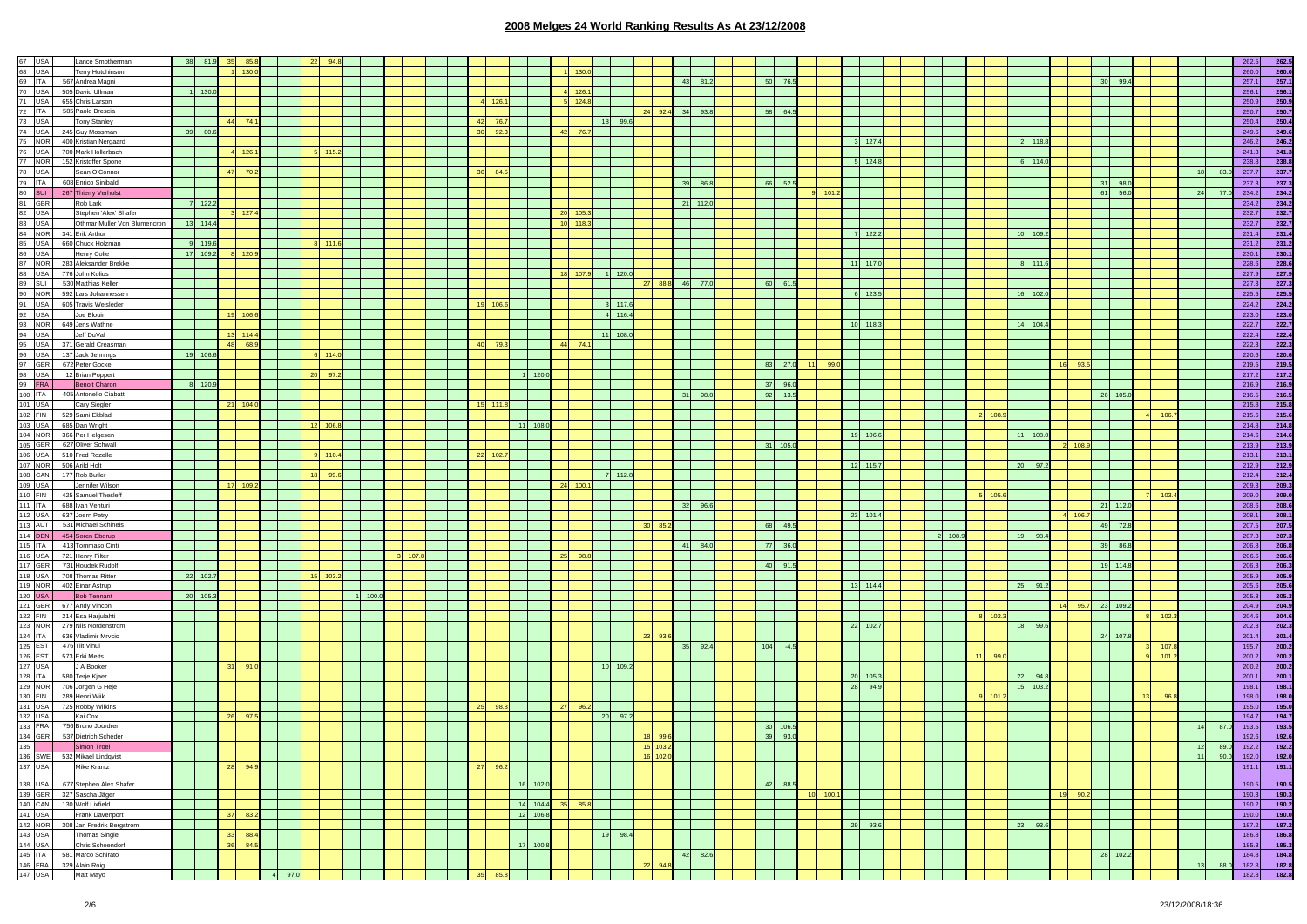|                                      | 148 USA 738 Richard Foster                                                                                                                                                                                                                   |          |                 |                          |      |             |  |         |         |            |             |         |         |             |       |          |    |           |                |          |                                                                                                                       |            |        |  |      |             |         |          |          |       |      | 181.8<br>181.8 |
|--------------------------------------|----------------------------------------------------------------------------------------------------------------------------------------------------------------------------------------------------------------------------------------------|----------|-----------------|--------------------------|------|-------------|--|---------|---------|------------|-------------|---------|---------|-------------|-------|----------|----|-----------|----------------|----------|-----------------------------------------------------------------------------------------------------------------------|------------|--------|--|------|-------------|---------|----------|----------|-------|------|----------------|
| 149 ITA                              | 628 Lorenzo del Felice                                                                                                                                                                                                                       |          |                 |                          |      |             |  |         |         |            |             |         |         |             |       |          |    | $25$ 106. | 51             |          |                                                                                                                       |            |        |  |      |             |         |          |          |       |      | 181.4<br>181.4 |
|                                      | 150 USA James Whatn<br>151 USA 378 Bill Carleton<br>James Whatmore                                                                                                                                                                           |          | 43 75.4         |                          |      |             |  |         |         |            |             |         |         | 105.6<br>13 |       |          |    |           |                |          |                                                                                                                       |            |        |  |      |             |         |          |          |       |      | 181.0<br>181.0 |
|                                      |                                                                                                                                                                                                                                              |          |                 |                          |      |             |  |         |         | 28 94.9    |             | 36 84.5 |         |             |       |          |    |           |                |          |                                                                                                                       |            |        |  |      |             |         |          |          |       |      | 179.4<br>179.4 |
|                                      |                                                                                                                                                                                                                                              |          |                 |                          |      |             |  |         |         |            |             |         |         |             |       |          |    |           | 46             | 82.5     |                                                                                                                       |            |        |  |      |             |         |          | 32 96.6  |       |      | 179.1<br>179.1 |
|                                      | 152 ITA 682 Giovanni Debiasi<br>153 AUT 406 Christoph Skolaut                                                                                                                                                                                |          |                 |                          |      |             |  |         |         |            |             |         |         |             |       |          |    |           | 49             | 78.0     |                                                                                                                       |            |        |  |      |             |         | 29 100.8 |          |       |      | 178.8<br>178.8 |
| 154 USA                              | 60 Kyle Hintze                                                                                                                                                                                                                               | 43 75.4  |                 |                          |      |             |  |         | 101.2   |            |             |         |         |             |       |          |    |           |                |          |                                                                                                                       |            |        |  |      |             |         |          |          |       |      | 176.6<br>176.6 |
| 155 USA                              | 456 Chris Johnson                                                                                                                                                                                                                            | 44 74.1  |                 |                          |      |             |  |         | 8 102.3 |            |             |         |         |             |       |          |    |           |                |          |                                                                                                                       |            |        |  |      |             |         |          |          |       |      | 176.4<br>176.4 |
|                                      |                                                                                                                                                                                                                                              |          |                 |                          |      |             |  |         |         |            |             |         |         |             |       |          |    |           | 47             | 81.0     |                                                                                                                       |            |        |  |      |             |         | 33       | 95.2     |       |      | 176.2<br>176.2 |
|                                      |                                                                                                                                                                                                                                              |          |                 |                          |      |             |  |         |         |            |             |         |         |             |       |          |    |           |                |          |                                                                                                                       |            |        |  |      |             |         |          |          |       |      |                |
|                                      | 156 ITA 681 Edoardo Lupi<br>157 USA 606 Bradford Junjei<br>158 USA 570 Greg McCliment<br>159 USA Jack Kern<br>160 NOR 305 Oyvind Hansen<br>606 Bradford Jungels                                                                              | 41 78.0  |                 |                          |      |             |  | 97.9    |         |            |             |         |         |             |       |          |    |           |                |          |                                                                                                                       |            |        |  |      |             |         |          |          |       |      | 175.9<br>175.9 |
|                                      |                                                                                                                                                                                                                                              |          |                 |                          |      | 13 105.6    |  |         |         |            |             | 47 70.2 |         |             |       |          |    |           |                |          |                                                                                                                       |            |        |  |      |             |         |          |          |       |      | 175.8<br>175.8 |
|                                      |                                                                                                                                                                                                                                              |          | 93.6<br>29      |                          |      |             |  |         |         | 38<br>81.9 |             |         |         |             |       |          |    |           |                |          |                                                                                                                       |            |        |  |      |             |         |          |          |       |      | 175.5<br>175.5 |
|                                      |                                                                                                                                                                                                                                              |          |                 |                          |      |             |  |         |         |            |             |         |         |             |       |          |    |           |                |          |                                                                                                                       | 32<br>89.7 |        |  |      | 30 85.2     |         |          |          |       |      | 174.9<br>174.9 |
| 161 NOR                              | 478 Christian Goulignac                                                                                                                                                                                                                      |          |                 |                          |      |             |  |         |         |            |             |         |         |             |       |          |    |           |                |          |                                                                                                                       | 34 87.1    |        |  |      | 28 87.6     |         |          |          |       |      | 174.7<br>174.7 |
|                                      | 162 USA 448 Hank Wissenz<br>163 Sebastien Mathieu<br>164 ITA 562 Alessandro Poggi D'Angelo                                                                                                                                                   | 37 83.2  |                 |                          | - 26 |             |  |         |         |            |             |         |         |             |       |          |    |           |                |          |                                                                                                                       |            |        |  |      |             |         |          |          |       |      | 173.2<br>173.2 |
|                                      |                                                                                                                                                                                                                                              |          |                 |                          |      |             |  |         |         |            |             |         |         |             |       | 29 86.4  |    |           |                |          |                                                                                                                       |            |        |  |      |             |         |          |          |       | 82.0 | 168.4<br>168.4 |
|                                      |                                                                                                                                                                                                                                              |          |                 |                          |      |             |  |         |         |            |             |         |         |             |       |          |    | 47 75.6   | 87             | 21.0     |                                                                                                                       |            |        |  |      |             |         |          | 50 71.4  |       |      | 168.0<br>168.0 |
|                                      | 165 FRA 644 Henri Samuel<br>166 USA 602 Chris Hamilton                                                                                                                                                                                       |          |                 |                          |      |             |  |         |         |            |             |         |         |             |       |          |    |           | - 45           | 84.0     |                                                                                                                       |            |        |  |      |             |         |          |          |       | 81.0 | 165.0<br>165.0 |
|                                      |                                                                                                                                                                                                                                              |          |                 |                          |      |             |  |         |         | 80.6       |             | 37 83.2 |         |             |       |          |    |           |                |          |                                                                                                                       |            |        |  |      |             |         |          |          |       |      | 163.8<br>163.8 |
| 167 GER                              | 582 Kicker Schafer                                                                                                                                                                                                                           |          |                 |                          |      |             |  |         |         |            |             |         |         |             |       |          | 22 | 110.6     | 67             | 51.0     |                                                                                                                       |            |        |  |      |             |         |          |          |       |      | 161.6<br>161.6 |
|                                      |                                                                                                                                                                                                                                              |          |                 |                          |      |             |  |         |         |            |             |         |         |             |       |          |    |           |                |          |                                                                                                                       |            |        |  |      |             |         |          |          |       |      |                |
| 168 NOR<br>169 USA                   | 307 Ulrik Sandvig                                                                                                                                                                                                                            |          |                 |                          |      |             |  |         |         |            |             |         |         |             |       |          |    |           | 64             | 55.5     |                                                                                                                       |            |        |  |      | 13<br>105.6 |         |          |          |       |      | 161.1<br>161.1 |
|                                      | <b>Rick Bernstein</b>                                                                                                                                                                                                                        |          | 42 76.7 38 81.9 |                          |      |             |  |         |         |            |             |         |         |             |       |          |    |           |                |          |                                                                                                                       |            |        |  |      |             |         |          |          |       |      | 158.6<br>158.6 |
|                                      | 170 GER 334 Markus Scheel                                                                                                                                                                                                                    |          |                 |                          |      |             |  |         |         |            |             |         |         |             |       |          |    |           |                |          |                                                                                                                       |            |        |  |      |             | 18 91.3 | 53 67.   |          |       |      | 158.5<br>158.5 |
|                                      | 171 FIN 236 Jorma Kinnunen<br>172 FRA 471 Emmanuel Nebout<br>173 USA Scott Baste                                                                                                                                                             |          |                 |                          |      |             |  |         |         |            |             |         |         |             |       |          |    |           |                |          |                                                                                                                       |            |        |  | 96.8 |             |         |          | 57 61.6  |       |      | 158.4<br>158.4 |
|                                      |                                                                                                                                                                                                                                              |          |                 |                          |      |             |  |         |         |            |             |         |         |             |       | 21 96.0  |    |           | 63             | 57.0     |                                                                                                                       |            |        |  |      |             |         |          |          |       |      | 153.0<br>153.0 |
|                                      |                                                                                                                                                                                                                                              |          | 45<br>72.8      |                          |      |             |  |         |         | 78.0       |             |         |         |             |       |          |    |           |                |          |                                                                                                                       |            |        |  |      |             |         |          |          |       |      | 150.8<br>150.8 |
|                                      |                                                                                                                                                                                                                                              |          |                 |                          |      |             |  |         |         |            |             |         |         |             |       | 33 81.6  | 53 | 67.2      | 102            | $-1.5$   |                                                                                                                       |            |        |  |      |             |         |          |          |       |      | 147.3<br>148.8 |
|                                      | 173 BUT 209<br>174 BUT 729 August Schram<br>175 SUI 461 Rob van Sloten<br>176 SWE 172 Torsten Bergh<br>177 CZE 698 Tomas Musil                                                                                                               |          |                 |                          |      |             |  |         |         |            |             |         |         |             |       |          |    |           |                |          | 96.8                                                                                                                  |            |        |  |      |             |         | 64 51.   |          |       |      | 148.6<br>148.6 |
|                                      |                                                                                                                                                                                                                                              |          |                 |                          |      |             |  |         |         |            |             |         |         |             |       |          |    |           |                |          |                                                                                                                       |            |        |  |      |             | 17 92.4 | 62 54.6  |          |       |      | 147.0<br>147.0 |
|                                      |                                                                                                                                                                                                                                              |          |                 |                          |      |             |  |         |         |            |             |         |         |             |       |          |    |           |                | 71 45.0  |                                                                                                                       |            |        |  |      |             |         |          |          |       | 94(  | 139.0<br>139.0 |
|                                      | 752 Jan Kuchar                                                                                                                                                                                                                               |          |                 |                          |      |             |  |         |         |            |             |         |         |             |       |          |    |           | 70             | 46.5     |                                                                                                                       |            |        |  |      |             |         |          | 35 92.4  |       |      | 138.9<br>138.9 |
| 178 CZE<br>179 FRA                   | 470 Ronan Dreano                                                                                                                                                                                                                             |          |                 |                          |      |             |  |         |         |            |             |         |         |             |       |          |    |           |                | 14 130.5 |                                                                                                                       |            |        |  |      |             |         |          |          |       |      | 130.5<br>130.5 |
| 180 NOR                              | 554 Stian Tuv                                                                                                                                                                                                                                |          |                 |                          |      |             |  |         |         |            |             |         |         |             |       |          |    |           |                |          |                                                                                                                       | 1 130.0    |        |  |      |             |         |          |          |       |      | 130.0<br>130.0 |
|                                      | 181 ITA 670 Riccardo Piseddu                                                                                                                                                                                                                 |          |                 |                          |      |             |  |         |         |            |             |         |         |             |       |          |    |           | 73             | 42.0     |                                                                                                                       |            |        |  |      |             |         | 40 85.4  |          |       |      | 127.4<br>127.4 |
|                                      | John Podmajersky                                                                                                                                                                                                                             |          | $5 - 124.8$     |                          |      |             |  |         |         |            |             |         |         |             |       |          |    |           |                |          |                                                                                                                       |            |        |  |      |             |         |          |          |       |      | 124.8<br>124.8 |
|                                      | 182 USA John Podma<br>183 ITA 583 Pietro D'Ali                                                                                                                                                                                               |          |                 |                          |      |             |  |         |         |            |             |         |         |             |       |          |    | 12 124.6  |                |          |                                                                                                                       |            |        |  |      |             |         |          |          |       |      | 124.6<br>124.6 |
|                                      |                                                                                                                                                                                                                                              |          |                 |                          |      |             |  |         |         |            |             |         |         |             |       |          |    |           |                |          |                                                                                                                       |            |        |  |      |             |         |          |          |       |      |                |
| 184 GBR                              | 527 Simon Dobson                                                                                                                                                                                                                             |          |                 |                          |      |             |  |         |         |            |             |         |         |             |       |          | 40 | 85.       |                | 39.      |                                                                                                                       |            |        |  |      |             |         |          |          |       |      | 124.4<br>124.4 |
|                                      |                                                                                                                                                                                                                                              |          |                 |                          |      |             |  |         |         | 123.5      |             |         |         |             |       |          |    |           |                |          |                                                                                                                       |            |        |  |      |             |         |          |          |       |      | 123.5<br>123.5 |
|                                      |                                                                                                                                                                                                                                              |          |                 |                          |      |             |  |         |         |            |             |         | 6 123.5 |             |       |          |    |           |                |          |                                                                                                                       |            |        |  |      |             |         |          |          |       |      | 123.5<br>123.5 |
|                                      |                                                                                                                                                                                                                                              |          |                 |                          |      |             |  |         |         |            |             |         |         |             |       |          | 36 | 91.0      | 80             | 31.5     |                                                                                                                       |            |        |  |      |             |         |          |          |       |      | 122.5<br>122.5 |
|                                      |                                                                                                                                                                                                                                              |          |                 |                          |      |             |  |         |         |            |             |         |         |             |       |          |    |           | 79             | 33.0     |                                                                                                                       |            |        |  |      |             |         | 38       | 88.      |       |      | 121.2<br>121.2 |
|                                      |                                                                                                                                                                                                                                              |          | $9 - 119.6$     |                          |      |             |  |         |         |            |             |         |         |             |       |          |    |           |                |          |                                                                                                                       |            |        |  |      |             |         |          |          |       |      | 119.6<br>119.6 |
|                                      | 184 (SBR 527)<br>ISBN 52751 Scott Nixon<br>185 USA 7550 Morgan Reeser<br>186 USA 7550 Morgan Reeser<br>186 CZE 741 Martin Knetig<br>199 USA 540 Hans Brieden<br>191 USA 540 Hans Brieden<br>197 USA 460 Lorenzo Tasciotti Ceccano<br>192 ITA |          |                 |                          |      |             |  |         |         | 9 119.6    |             |         |         |             |       |          |    |           |                |          |                                                                                                                       |            |        |  |      |             |         |          |          |       |      | 119.6<br>119.6 |
|                                      |                                                                                                                                                                                                                                              |          |                 |                          |      | 118.8       |  |         |         |            |             |         |         |             |       |          |    |           |                |          |                                                                                                                       |            |        |  |      |             |         |          |          |       |      | 118.8<br>118.8 |
|                                      |                                                                                                                                                                                                                                              |          |                 |                          |      |             |  |         |         |            |             |         |         |             |       |          | 62 | 54.6      | 94             | 10.5     |                                                                                                                       |            |        |  |      |             |         |          | 63 53.2  |       |      | 118.3<br>118.3 |
| 193 USA                              | 738 Allan Terhune                                                                                                                                                                                                                            |          |                 |                          |      |             |  |         |         | 118.3      |             |         |         |             |       |          |    |           |                |          |                                                                                                                       |            |        |  |      |             |         |          |          |       |      | 118.3<br>118.3 |
| 194 ITA                              | 572 Simone Ferrarese                                                                                                                                                                                                                         |          |                 |                          |      |             |  |         |         |            |             |         |         |             |       |          | 51 | 70.0      | 69             | 48.0     |                                                                                                                       |            |        |  |      |             |         |          |          |       |      | 118.0<br>118.0 |
|                                      |                                                                                                                                                                                                                                              |          |                 |                          |      |             |  |         |         |            | $3 - 117.1$ |         |         |             |       |          |    |           |                |          |                                                                                                                       |            |        |  |      |             |         |          |          |       |      | 117.6<br>117.6 |
|                                      |                                                                                                                                                                                                                                              |          |                 |                          |      |             |  |         |         |            |             |         |         |             |       |          |    |           |                | 23 117.0 |                                                                                                                       |            |        |  |      |             |         |          |          |       |      | 117.0<br>117.0 |
|                                      | 195 USA 121 Dave Black<br>196 FRA 612 Jean Francois Cruette<br>197 SUI 336 Alain Stettler                                                                                                                                                    |          |                 |                          |      |             |  |         |         |            |             |         |         |             |       |          | 56 | 63.0      | 65 54.0        |          |                                                                                                                       |            |        |  |      |             |         |          |          |       |      | 117.0<br>117.0 |
|                                      |                                                                                                                                                                                                                                              |          |                 |                          |      |             |  |         |         |            |             |         |         |             |       |          |    |           |                |          |                                                                                                                       |            |        |  |      |             |         |          |          |       |      |                |
| 198 GBR                              | 648 Nicholas Geaves                                                                                                                                                                                                                          |          |                 |                          |      |             |  |         |         |            |             |         |         |             |       |          |    |           | 0 <sup>2</sup> | 12.0     |                                                                                                                       |            | 104.5  |  |      |             |         |          |          |       |      | 116.5<br>116.5 |
|                                      |                                                                                                                                                                                                                                              |          |                 |                          |      |             |  |         |         |            |             |         |         |             |       | 4 116.4  |    |           |                |          |                                                                                                                       |            |        |  |      |             |         |          |          |       |      | 116.4<br>116.4 |
|                                      |                                                                                                                                                                                                                                              |          |                 |                          |      |             |  |         |         |            | 4 116.4     |         |         |             |       |          |    |           |                |          |                                                                                                                       |            |        |  |      |             |         |          |          |       |      | 116.4<br>116.4 |
|                                      | 626 Reggie Fairchild                                                                                                                                                                                                                         |          |                 |                          |      |             |  |         |         | 12 115.7   |             |         |         |             |       |          |    |           |                |          |                                                                                                                       |            |        |  |      |             |         |          |          |       |      | 115.7<br>115.7 |
|                                      |                                                                                                                                                                                                                                              |          |                 |                          |      |             |  |         |         |            |             |         |         |             |       |          |    | 25 106.4  | 95             | 9.0      |                                                                                                                       |            |        |  |      |             |         |          |          |       |      | 115.4<br>115.4 |
|                                      | 198   GBR   648   648   648<br>200   USA   495   John Kiviin<br>200   USA   495   John Kiviin<br>201   USA   626   Reggie Farichild<br>202   UTA   598   Fabi Doug Fisher<br>203   USA   712   Tammel Burke<br>205   FRA   389   Paul Maxi   |          |                 |                          |      |             |  |         |         |            | 115.        |         |         |             |       |          |    |           |                |          |                                                                                                                       |            |        |  |      |             |         |          |          |       |      | 115.2<br>115.2 |
|                                      |                                                                                                                                                                                                                                              |          |                 |                          |      |             |  |         |         |            |             |         |         |             | 115.2 |          |    |           |                |          |                                                                                                                       |            |        |  |      |             |         |          |          |       |      | 115.2<br>115.2 |
|                                      |                                                                                                                                                                                                                                              |          |                 |                          |      |             |  |         |         |            |             |         |         |             |       | 6 114.0  |    |           |                |          |                                                                                                                       |            |        |  |      |             |         |          |          |       |      | 114.0<br>114.0 |
|                                      | 175 John Schumacher                                                                                                                                                                                                                          |          |                 |                          |      |             |  |         |         |            | 6 114.0     |         |         |             |       |          |    |           |                |          |                                                                                                                       |            |        |  |      |             |         |          |          |       |      | 114.0<br>114.0 |
|                                      |                                                                                                                                                                                                                                              |          |                 |                          |      |             |  |         |         |            |             |         |         |             | 114.0 |          |    |           |                |          |                                                                                                                       |            |        |  |      |             |         |          |          |       |      | 114.0<br>114.0 |
|                                      | 739 Ladislav Smutny                                                                                                                                                                                                                          |          |                 |                          |      |             |  |         |         |            |             |         |         |             |       |          |    |           | 76             | 37.5     |                                                                                                                       |            |        |  |      |             |         | 47 75.   |          |       |      | 113.1<br>113.1 |
|                                      | 208 CZE 739 Ladislav Sn<br>209 USA Loren Colal<br>210 USA 175 Ken Gray<br>Loren Colahan                                                                                                                                                      | 14 113.1 |                 |                          |      |             |  |         |         |            |             |         |         |             |       |          |    |           |                |          |                                                                                                                       |            |        |  |      |             |         |          |          |       |      | 113.1<br>113.1 |
|                                      |                                                                                                                                                                                                                                              |          |                 |                          |      | $7 - 112.8$ |  |         |         |            |             |         |         |             |       |          |    |           |                |          |                                                                                                                       |            |        |  |      |             |         |          |          |       |      | 112.8<br>112.8 |
| 211 USA                              | 576 Kevin Jewett                                                                                                                                                                                                                             |          |                 |                          |      |             |  |         |         |            | $7 - 112.8$ |         |         |             |       |          |    |           |                |          |                                                                                                                       |            |        |  |      |             |         |          |          |       |      | 112.8<br>112.8 |
|                                      |                                                                                                                                                                                                                                              |          |                 |                          |      |             |  |         |         |            |             |         |         |             |       |          |    |           |                |          |                                                                                                                       |            |        |  |      |             |         |          |          |       |      |                |
| 212 USA<br>213 <b>GBR</b><br>214 USA | 551 Doug Clark                                                                                                                                                                                                                               |          |                 |                          |      |             |  |         |         |            |             |         |         |             |       |          |    |           | - 26           | 112.5    |                                                                                                                       |            |        |  |      |             |         |          |          |       |      | 112.5<br>112.5 |
|                                      | Tony Wetherell                                                                                                                                                                                                                               | 15 111.8 |                 | <b>Contract Contract</b> |      |             |  |         |         |            |             |         |         |             |       |          |    |           |                |          |                                                                                                                       |            |        |  |      |             |         |          |          |       |      | 111.8<br>111.8 |
|                                      | Doug Kessler                                                                                                                                                                                                                                 |          | 15 111.8        |                          |      |             |  |         |         |            |             |         |         |             |       |          |    |           |                |          |                                                                                                                       |            |        |  |      |             |         |          |          |       |      | 111.8<br>111.8 |
|                                      | 215 USA 676 William Graves                                                                                                                                                                                                                   |          |                 |                          |      |             |  |         |         |            | 8 111.6     |         |         |             |       |          |    |           |                |          |                                                                                                                       |            |        |  |      |             |         |          |          |       |      | 111.6<br>111.6 |
|                                      | 216 ITA 496 Giorgio Gorla                                                                                                                                                                                                                    |          |                 |                          |      |             |  |         |         |            |             |         |         |             |       |          |    |           |                |          |                                                                                                                       |            |        |  |      |             |         |          | 22 110.6 |       |      | 110.6<br>110.6 |
|                                      | 217 USA 450 John Lucas                                                                                                                                                                                                                       |          |                 |                          |      |             |  |         |         | 16 110.5   |             |         |         |             |       |          |    |           |                |          |                                                                                                                       |            |        |  |      |             |         |          |          |       |      | 110.5<br>110.5 |
|                                      | 218 USA 379 Dave Kaseler                                                                                                                                                                                                                     |          |                 |                          |      |             |  |         | 1 110.0 |            |             |         |         |             |       |          |    |           |                |          |                                                                                                                       |            |        |  |      |             |         |          |          |       |      | 110.0<br>110.0 |
|                                      | 219 AUT 164 Armin Raderbauer                                                                                                                                                                                                                 |          |                 |                          |      |             |  |         |         |            |             |         |         |             |       |          |    | 54 65.8   |                | 72 43.5  |                                                                                                                       |            |        |  |      |             |         |          |          |       |      | 109.3<br>109.3 |
|                                      |                                                                                                                                                                                                                                              |          |                 |                          |      |             |  |         |         |            |             |         |         |             |       |          |    |           |                |          |                                                                                                                       | 17 109.2   |        |  |      |             |         |          |          |       |      | 109.2<br>109.2 |
|                                      |                                                                                                                                                                                                                                              |          |                 |                          |      |             |  |         |         |            |             |         |         |             |       | 10 109.2 |    |           |                |          |                                                                                                                       |            |        |  |      |             |         |          |          |       |      | 109.2<br>109.2 |
|                                      | 220 NOR 745 Tor Christian Theodorsen<br>221 ITA Sandro Montefusco<br>222 USA 416 Bob Pethick                                                                                                                                                 |          |                 |                          |      | 10 109.2    |  |         |         |            |             |         |         |             |       |          |    |           |                |          |                                                                                                                       |            |        |  |      |             |         |          |          |       |      | 109.2<br>109.2 |
|                                      | 223 EST 645 Peter Saraskin                                                                                                                                                                                                                   |          |                 |                          |      |             |  |         |         |            |             |         |         |             |       |          |    |           |                |          |                                                                                                                       |            |        |  |      |             |         |          |          | 108.9 |      | 108.9<br>108.9 |
|                                      | 224 GBR 353 Jamie Hamilton                                                                                                                                                                                                                   |          |                 |                          |      |             |  |         |         |            |             |         |         |             |       |          |    |           |                |          |                                                                                                                       |            | 2 108. |  |      |             |         |          |          |       |      | 108.9<br>108.9 |
|                                      | 225 USA 655 Scott Norris                                                                                                                                                                                                                     |          |                 |                          |      |             |  | 2 108.9 |         |            |             |         |         |             |       |          |    |           |                |          |                                                                                                                       |            |        |  |      |             |         |          |          |       |      | 108.9<br>108.9 |
|                                      | 226 USA 520 Tad Fairbank                                                                                                                                                                                                                     |          |                 |                          |      |             |  |         |         |            |             |         |         |             |       |          |    |           |                |          | <u> Karl III di kacamatan kalendar dalam kalendar dalam kalendar dalam kalendar dalam kacamatan dalam kalendar da</u> |            |        |  |      |             |         |          |          |       |      | 108.9 108.9    |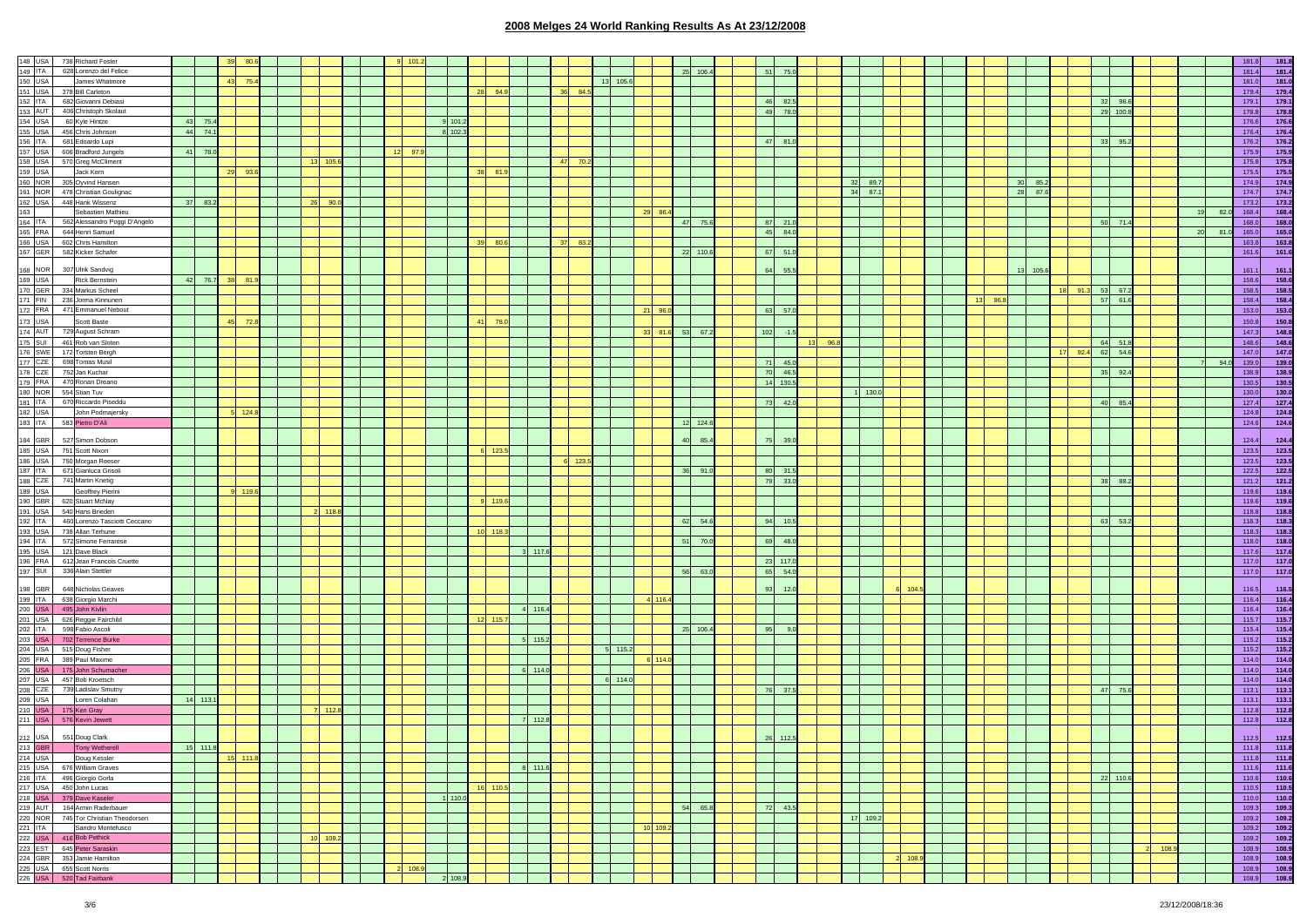|                 | 227 ITA 722 Maurizio Abba                           |          |    |      |                                                                                                                                |                 |      |                   |                  |          |                                                                                                                      |          |            |          |          |          |                 |      |              |        |            |          |           |         |         |       |         |       |                 |       |      |                   | 108.0                |
|-----------------|-----------------------------------------------------|----------|----|------|--------------------------------------------------------------------------------------------------------------------------------|-----------------|------|-------------------|------------------|----------|----------------------------------------------------------------------------------------------------------------------|----------|------------|----------|----------|----------|-----------------|------|--------------|--------|------------|----------|-----------|---------|---------|-------|---------|-------|-----------------|-------|------|-------------------|----------------------|
|                 |                                                     |          |    |      |                                                                                                                                |                 |      |                   |                  |          |                                                                                                                      |          |            |          |          |          |                 |      |              |        |            |          |           |         |         |       |         |       |                 |       |      |                   |                      |
|                 | 228 SUI 705 Nico Delle Karth                        |          |    |      |                                                                                                                                |                 |      |                   |                  |          |                                                                                                                      |          |            |          |          |          |                 |      |              |        |            |          |           |         |         |       |         |       |                 |       |      | 107.8             | 107.8                |
|                 | 229 EST 761 Martin Muur                             |          |    |      |                                                                                                                                |                 |      |                   |                  |          |                                                                                                                      |          |            |          |          |          |                 |      |              |        |            |          |           |         |         | 107   |         |       |                 |       |      | 107.8             | 107.8                |
|                 | 230 GBR 340 Simon Henning                           |          |    |      |                                                                                                                                |                 |      |                   |                  |          |                                                                                                                      |          |            |          |          |          |                 |      |              |        |            |          | 107.      |         |         |       |         |       |                 |       |      | 107.8             | 107.8                |
|                 | 231 FIN 434 Aleksi Lehtonen                         |          |    |      |                                                                                                                                |                 |      |                   |                  |          |                                                                                                                      |          |            |          |          |          |                 |      |              |        |            |          |           |         |         | 106.7 |         |       |                 |       |      | 106.7             | 106.7                |
|                 | 232 GBR 432 Helen Midleton Stuart                   |          |    |      |                                                                                                                                |                 |      |                   |                  |          |                                                                                                                      |          |            |          |          |          |                 |      |              |        |            |          | 106.7     |         |         |       |         |       |                 |       |      | 106.7             |                      |
|                 |                                                     |          |    |      |                                                                                                                                |                 |      |                   |                  |          |                                                                                                                      |          |            |          |          |          |                 |      |              |        |            |          |           |         |         |       |         |       |                 |       |      |                   | 106.7                |
|                 | 233 USA 243 Glenn Klute                             |          |    |      |                                                                                                                                |                 |      |                   |                  |          | 106.7                                                                                                                |          |            |          |          |          |                 |      |              |        |            |          |           |         |         |       |         |       |                 |       |      | 106.7             | 106.7                |
|                 | 234 USA 649 Vince Porter                            |          |    |      |                                                                                                                                |                 |      |                   |                  |          |                                                                                                                      |          |            | 19 106.  |          |          |                 |      |              |        |            |          |           |         |         |       |         |       |                 |       |      | 106.6             | 106.6                |
|                 | 235 GER 504 Sebastian Gastl                         |          |    |      |                                                                                                                                |                 |      |                   |                  |          |                                                                                                                      |          |            |          |          |          |                 |      |              |        |            |          |           |         |         |       |         | 105.6 |                 |       |      | 105.6             | 105.6                |
|                 | 236 FIN 650 Tomi Hakola                             |          |    |      |                                                                                                                                |                 |      |                   |                  |          |                                                                                                                      |          |            |          |          |          |                 |      |              |        |            |          |           |         |         |       |         |       |                 | 105.6 |      | 105.6             | 105.6                |
|                 |                                                     |          |    |      |                                                                                                                                |                 |      |                   |                  |          |                                                                                                                      |          |            |          |          |          |                 |      |              |        |            |          |           |         |         |       |         |       |                 |       |      |                   |                      |
|                 | 237 GBR 333 Chris Sharp                             |          |    |      |                                                                                                                                |                 |      |                   |                  |          |                                                                                                                      |          |            |          |          |          |                 |      |              |        |            |          | 105.6     |         |         |       |         |       |                 |       |      | 105.6             | 105.6                |
|                 | 238 USA 332 Andy Parker                             |          |    |      |                                                                                                                                |                 |      |                   |                  | 5 105    |                                                                                                                      |          |            |          |          |          |                 |      |              |        |            |          |           |         |         |       |         |       |                 |       |      | 105.6             | 105.6                |
|                 | 239 USA 604 Jeff Wittenberg                         |          |    |      |                                                                                                                                |                 |      |                   |                  |          |                                                                                                                      |          | 13 105.6   |          |          |          |                 |      |              |        |            |          |           |         |         |       |         |       |                 |       |      | 105.6             | 105.6                |
|                 | 240 SWE 195 Peter Ekdahl                            |          |    |      |                                                                                                                                |                 |      |                   |                  |          |                                                                                                                      |          |            |          |          |          |                 |      |              |        |            |          |           | 104.5   |         |       |         |       |                 |       |      | 104.5             | 104.5                |
| 241 FIN 650 TBA |                                                     |          |    |      |                                                                                                                                |                 |      |                   |                  |          |                                                                                                                      |          |            |          |          |          |                 |      |              |        |            |          |           |         |         | 104.5 |         |       |                 |       |      | 104.5             | 104.5                |
|                 |                                                     |          |    |      |                                                                                                                                |                 |      |                   |                  |          |                                                                                                                      |          |            |          |          |          |                 |      |              |        |            |          |           |         |         |       |         |       |                 |       |      |                   |                      |
|                 | 242 USA 401 Paul Amston                             |          |    |      |                                                                                                                                |                 |      |                   |                  | 6 104.5  |                                                                                                                      |          |            |          |          |          |                 |      |              |        |            |          |           |         |         |       |         |       |                 |       |      | 104.5             | 104.5                |
|                 | 243 FRA 612 Cedris de Kervenoael                    |          |    |      |                                                                                                                                |                 |      |                   |                  |          |                                                                                                                      |          |            |          |          | 14 104.4 |                 |      |              |        |            |          |           |         |         |       |         |       |                 |       |      | 104.4             | 104.4                |
| 244 USA         | 74 Robert Hobbs                                     |          |    |      |                                                                                                                                |                 |      |                   |                  |          |                                                                                                                      |          |            |          | 14 104.4 |          |                 |      |              |        |            |          |           |         |         |       |         |       |                 |       |      | 104.4             | 104.4                |
|                 | 245 SUI 684 Rolf Zwicky                             |          |    |      |                                                                                                                                |                 |      |                   |                  |          |                                                                                                                      |          |            |          |          |          | 48              | 74.2 | 81 30.0      |        |            |          |           |         |         |       |         |       |                 |       |      | 104.2             | 104.2                |
|                 |                                                     |          |    |      |                                                                                                                                |                 |      |                   |                  |          |                                                                                                                      |          |            |          |          |          |                 |      |              |        |            |          |           |         |         |       |         |       |                 |       |      |                   |                      |
|                 | 246 SWE 230 Fredrik Rege                            |          |    |      |                                                                                                                                |                 |      |                   |                  |          |                                                                                                                      |          |            |          |          |          |                 |      |              |        |            | 21 104.0 |           |         |         |       |         |       |                 |       |      | 104.0             | 104.0                |
|                 | 247 USA 515 Leonid Vasiliev                         | 21 104.0 |    |      |                                                                                                                                |                 |      |                   |                  |          |                                                                                                                      |          |            |          |          |          |                 |      |              |        |            |          |           |         |         |       |         |       |                 |       |      | 104.0             | 104.0                |
|                 | 248 DEN 407 Tommy Andersen                          |          |    |      |                                                                                                                                |                 |      |                   |                  |          |                                                                                                                      |          |            |          |          |          |                 |      |              |        |            |          |           | 103.4   |         |       |         |       |                 |       |      | 103.4             | 103.4                |
|                 | 249 FIN 316 Taneli Kuisma                           |          |    |      |                                                                                                                                |                 |      |                   |                  |          |                                                                                                                      |          |            |          |          |          |                 |      |              |        |            |          |           |         |         | 103.  |         |       |                 |       |      | 103.4             | 103.4                |
| 250 GER         | Lutz Boguhn                                         |          |    |      |                                                                                                                                |                 |      |                   |                  |          |                                                                                                                      |          |            |          |          |          |                 |      |              |        |            |          |           |         |         |       |         | 103.  |                 |       |      | 103.4             | 103.4                |
|                 |                                                     |          |    |      |                                                                                                                                |                 |      |                   |                  |          |                                                                                                                      |          |            |          |          |          |                 |      |              |        |            |          |           |         |         |       |         |       |                 |       |      |                   |                      |
|                 | 251 GBR 403 Jason Romber                            |          |    |      |                                                                                                                                |                 |      |                   |                  |          |                                                                                                                      |          |            |          |          |          |                 |      |              |        |            |          | $7 - 103$ |         |         |       |         |       |                 |       |      | 103.4             | 103.4                |
|                 | 252 USA 124 Rod Buck                                |          |    |      |                                                                                                                                |                 |      |                   |                  | 7 103.4  |                                                                                                                      |          |            |          |          |          |                 |      |              |        |            |          |           |         |         |       |         |       |                 |       |      | 103.4             | 103.4                |
|                 | 253 USA 142 Scott Miller                            |          |    |      |                                                                                                                                |                 |      |                   |                  |          |                                                                                                                      |          | 15 103.2   |          |          |          |                 |      |              |        |            |          |           |         |         |       |         |       |                 |       |      | 103.2             | 103.2                |
|                 | 254 USA 606 Jim Golden                              |          |    |      |                                                                                                                                |                 |      |                   |                  |          |                                                                                                                      |          |            | 22 102.7 |          |          |                 |      |              |        |            |          |           |         |         |       |         |       |                 |       |      | 102.7             | 102.7                |
|                 | 255 SUI 684 gnaz Stäheli                            |          |    |      |                                                                                                                                |                 |      |                   |                  |          |                                                                                                                      |          |            |          |          |          |                 |      |              |        |            |          |           |         |         |       |         |       |                 |       |      | 102.3             | 102.3                |
|                 |                                                     |          |    |      |                                                                                                                                |                 |      |                   |                  |          |                                                                                                                      |          |            |          |          |          |                 |      |              |        | 102.       |          |           |         |         |       |         |       |                 |       |      |                   |                      |
| 256 SWE         | 134 Mathias Fryksborn                               |          |    |      |                                                                                                                                |                 |      |                   |                  |          |                                                                                                                      |          |            |          |          |          |                 |      |              |        |            |          |           | 8 102.3 |         |       |         |       |                 |       |      | 102.3             | 102.3                |
|                 | 257 GBR 488 Matthew Butterfield                     |          |    |      |                                                                                                                                |                 |      |                   |                  |          |                                                                                                                      |          |            |          |          |          |                 |      |              |        |            |          | 102.      |         |         |       |         |       |                 |       |      | 102.3             | 102.3                |
|                 | 258 USA 717 Sean Scarborough                        |          |    |      |                                                                                                                                |                 |      |                   | 8 102            |          |                                                                                                                      |          |            |          |          |          |                 |      |              |        |            |          |           |         |         |       |         |       |                 |       |      | 102.3             | 102.3                |
|                 | 259 FRA 625 Marty Jensen                            |          |    |      |                                                                                                                                | 16 102.0        |      |                   |                  |          |                                                                                                                      |          |            |          |          |          |                 |      |              |        |            |          |           |         |         |       |         |       |                 |       |      | 102.0             | 102.0                |
|                 | 260 USA 736 Carl Horrocks                           |          |    |      |                                                                                                                                |                 |      |                   |                  |          |                                                                                                                      | 23 101.4 |            |          |          |          |                 |      |              |        |            |          |           |         |         |       |         |       |                 |       |      | 101.4             |                      |
|                 |                                                     |          |    |      |                                                                                                                                |                 |      |                   |                  |          |                                                                                                                      |          |            |          |          |          |                 |      |              |        |            |          |           |         |         |       |         |       |                 |       |      |                   | 101.4                |
|                 | 261 GBR 368 Allen Brown                             |          |    |      |                                                                                                                                |                 |      |                   |                  |          |                                                                                                                      |          |            |          |          |          |                 |      |              |        |            |          | 101.      |         |         |       |         |       |                 |       |      | 101.2             | 101.2                |
|                 | 262 ITA 355 Valerio Brighenti                       |          |    |      |                                                                                                                                |                 |      |                   |                  |          |                                                                                                                      |          |            |          |          |          | 29 100.8        |      | 103          | $-3.0$ |            |          |           |         |         |       |         |       |                 |       |      | 97.8              | 100.8                |
| 263 CAN         | 4 Uri Saks                                          |          |    |      |                                                                                                                                | 17 100.8        |      |                   |                  |          |                                                                                                                      |          |            |          |          |          |                 |      |              |        |            |          |           |         |         |       |         |       |                 |       |      | 100.8             | 100.8                |
|                 | 264 USA 136 David Arata                             |          |    |      |                                                                                                                                |                 |      |                   |                  |          |                                                                                                                      |          |            |          | 17 100.8 |          |                 |      |              |        |            |          |           |         |         |       |         |       |                 |       |      | 100.8             | 100.8                |
|                 | 265 NOR 423 Tom Erik Smedal                         |          |    |      |                                                                                                                                |                 |      |                   |                  |          |                                                                                                                      |          |            |          |          |          |                 |      |              |        |            | 24 100.1 |           |         |         |       |         |       |                 |       |      | 100.1             |                      |
|                 |                                                     |          |    |      |                                                                                                                                |                 |      |                   |                  |          |                                                                                                                      |          |            |          |          |          |                 |      |              |        |            |          |           |         |         |       |         |       |                 |       |      |                   | 100.1                |
| 266 GBR         | 557 David Rowen                                     |          |    |      |                                                                                                                                |                 |      |                   |                  |          |                                                                                                                      |          |            |          |          |          |                 |      |              | $-9$   |            |          |           |         |         |       |         | 100.1 |                 |       |      |                   |                      |
|                 |                                                     |          |    |      |                                                                                                                                |                 |      |                   |                  |          |                                                                                                                      |          |            |          |          |          |                 |      | 107          |        |            |          |           |         |         |       |         |       |                 |       |      | 91.1              | 100.1                |
|                 | 267 FIN 316 Henri Jefimoff                          |          |    |      |                                                                                                                                |                 |      |                   |                  |          |                                                                                                                      |          |            |          |          |          |                 |      |              |        |            |          |           |         |         |       |         |       | 10 <sup>1</sup> | 100.  |      | 100.1             | 100.1                |
| 268 GBR 453 TBA |                                                     |          |    |      |                                                                                                                                |                 |      |                   |                  |          |                                                                                                                      |          |            |          |          |          |                 |      |              |        |            |          | 100.      |         |         |       |         |       |                 |       |      | 100.1             | 100.1                |
| 269 GER         | Bent Dietrich                                       | 24 100.  |    |      |                                                                                                                                |                 |      |                   |                  |          |                                                                                                                      |          |            |          |          |          |                 |      |              |        |            |          |           |         |         |       |         |       |                 |       |      | 100.1             | 100.1                |
|                 | 270 USA 66 Paul Bennett                             |          |    |      |                                                                                                                                |                 |      |                   |                  | 10 100.1 |                                                                                                                      |          |            |          |          |          |                 |      |              |        |            |          |           |         |         |       |         |       |                 |       |      | 100.1             | 100.1                |
|                 |                                                     |          |    |      |                                                                                                                                |                 |      | 100.0             |                  |          |                                                                                                                      |          |            |          |          |          |                 |      |              |        |            |          |           |         |         |       |         |       |                 |       |      | 100.0             | 100.0                |
|                 |                                                     |          |    |      |                                                                                                                                |                 |      |                   |                  |          |                                                                                                                      |          |            |          |          |          |                 |      |              |        |            |          |           |         |         |       |         |       |                 |       |      |                   |                      |
|                 | 271 USA 614 Robert Tennent                          |          |    |      |                                                                                                                                |                 |      |                   |                  |          |                                                                                                                      |          |            |          |          |          |                 |      |              |        |            |          |           |         |         |       |         |       |                 |       |      | 99.6              | 99.6                 |
|                 | 272 USA 346 Marc Steyn                              |          |    |      |                                                                                                                                |                 |      |                   |                  |          |                                                                                                                      |          | 99.6<br>18 |          |          |          |                 |      |              |        |            |          |           |         |         |       |         |       |                 |       |      |                   |                      |
|                 |                                                     |          |    |      |                                                                                                                                |                 |      |                   |                  |          |                                                                                                                      |          |            |          |          |          |                 |      |              |        |            |          |           |         |         |       |         |       |                 |       |      |                   |                      |
| 273 SWE         | 532 Mikael Lindqvist                                |          |    |      |                                                                                                                                |                 |      |                   |                  |          |                                                                                                                      |          |            |          |          |          |                 |      |              | 99.    |            |          |           |         |         |       |         |       |                 |       |      |                   | 99.0                 |
|                 |                                                     |          |    |      |                                                                                                                                |                 |      |                   |                  |          |                                                                                                                      |          |            |          |          |          |                 |      |              |        |            |          |           |         |         |       |         |       | 11              | 99    |      | 99.0              |                      |
|                 | 274 FIN 328 Paul Andersson                          |          |    |      |                                                                                                                                |                 |      |                   |                  |          |                                                                                                                      |          |            |          |          |          |                 |      |              |        |            |          |           |         |         |       |         |       |                 |       |      |                   | 99.0                 |
|                 | 275 USA 131 George Roland                           |          |    |      |                                                                                                                                |                 |      | 99.0              |                  |          |                                                                                                                      |          |            |          |          |          |                 |      |              |        |            |          |           |         |         |       |         |       |                 |       |      | 99.0              | 99.0                 |
|                 | 276 USA 347 Brenda Stuntz                           |          |    |      |                                                                                                                                |                 |      |                   |                  | 11 99.0  |                                                                                                                      |          |            |          |          |          |                 |      |              |        |            |          |           |         |         |       |         |       |                 |       |      | 99.0              | 99.0                 |
| 277 GBR         | 452 Jonas Berntsson                                 |          |    |      |                                                                                                                                |                 |      |                   |                  |          |                                                                                                                      |          |            |          |          |          |                 |      |              |        |            | 25 98.8  |           |         |         |       |         |       |                 |       |      | 98.8              | 98.8                 |
| 278 USA         | Charlie Clifton                                     |          | 25 | 98.8 |                                                                                                                                |                 |      |                   |                  |          |                                                                                                                      |          |            |          |          |          |                 |      |              |        |            |          |           |         |         |       |         |       |                 |       |      | 98.8              |                      |
|                 | 279 GBR 618 Andy Robinson                           |          |    |      |                                                                                                                                | 19              | 98.4 |                   |                  |          |                                                                                                                      |          |            |          |          |          |                 |      |              |        |            |          |           |         |         |       |         |       |                 |       |      | 98.4              | 98.8<br>98.4         |
|                 | 280 USA 13 Mike Sterenberg                          |          |    |      |                                                                                                                                |                 |      |                   |                  |          |                                                                                                                      |          | 19 98.4    |          |          |          |                 |      |              |        |            |          |           |         |         |       |         |       |                 |       |      | 98.4              | 98.4                 |
|                 |                                                     |          |    |      |                                                                                                                                |                 |      | 98.0              |                  |          |                                                                                                                      |          |            |          |          |          |                 |      |              |        |            |          |           |         |         |       |         |       |                 |       |      |                   |                      |
|                 | 281 USA 303 Kent Pierce                             |          |    |      |                                                                                                                                |                 |      |                   |                  |          |                                                                                                                      |          |            |          |          |          |                 |      |              |        |            |          |           |         |         |       |         |       |                 |       |      | 98.0              | 98.0                 |
| 282 USA         | <b>Brian Calk</b>                                   |          |    |      | 3 98.0                                                                                                                         |                 |      |                   |                  |          |                                                                                                                      |          |            |          |          |          |                 |      |              |        |            |          |           |         |         |       |         |       |                 |       |      | 98.0              | 98.0                 |
|                 | 283 GER 263 Konrad Kuhner                           |          |    |      |                                                                                                                                |                 |      |                   |                  |          |                                                                                                                      |          |            |          |          |          |                 |      | $109 - 12.0$ |        | 12 97.9    |          |           |         |         |       |         |       |                 |       |      | 85.9              | 97.9                 |
|                 | 284 FIN 262 Kari Hokka                              |          |    |      |                                                                                                                                |                 |      |                   |                  |          |                                                                                                                      |          |            |          |          |          |                 |      |              |        |            |          |           |         |         | 97.9  |         |       |                 |       |      | 97.9              | 97.9                 |
|                 | 285 GER 263 Thorsten Rheinheimer                    |          |    |      |                                                                                                                                |                 |      |                   |                  |          |                                                                                                                      |          |            |          |          |          |                 |      |              |        |            |          |           |         |         |       | 12      | 97.9  |                 |       |      | 97.9              | 97.9                 |
|                 | 286 FIN 651 Kristian Raij                           |          |    |      |                                                                                                                                |                 |      |                   |                  |          |                                                                                                                      |          |            |          |          |          |                 |      |              |        |            |          |           |         |         |       |         |       | 12              | 97    |      | 97.9              | 97.9                 |
|                 | 287 USA 151 Jeff Vernon                             |          |    |      |                                                                                                                                |                 |      |                   |                  | 12 97.9  |                                                                                                                      |          |            |          |          |          |                 |      |              |        |            |          |           |         |         |       |         |       |                 |       |      | 97.9              |                      |
|                 |                                                     |          |    |      |                                                                                                                                |                 |      |                   |                  |          |                                                                                                                      |          |            |          |          |          |                 |      |              |        |            |          |           |         |         |       |         |       |                 |       |      |                   | 97.9                 |
|                 |                                                     |          |    |      |                                                                                                                                |                 |      |                   |                  |          |                                                                                                                      |          |            |          |          |          |                 |      |              |        |            |          |           |         |         |       |         |       |                 |       |      | 97.5              |                      |
| 288 GBR         | 654 Geoff Carveth                                   |          |    |      |                                                                                                                                |                 |      |                   |                  |          |                                                                                                                      |          |            |          |          |          |                 |      |              | 97.5   |            |          |           |         |         |       |         |       |                 |       |      |                   | 97.5                 |
| 289 SUI         | Hendrik Witzmann                                    |          |    |      |                                                                                                                                |                 |      |                   |                  |          |                                                                                                                      |          |            |          |          | 20 97    |                 |      |              |        |            |          |           |         |         |       |         |       |                 |       |      | 97.2              | 97.2                 |
|                 | 290 USA 518 John Simms                              |          |    |      |                                                                                                                                |                 |      |                   |                  |          |                                                                                                                      |          | 20<br>97.2 |          |          |          |                 |      |              |        |            |          |           |         |         |       |         |       |                 |       |      | 97.2              | 97.2                 |
|                 | 291 USA 524 Michael Wolfe                           |          |    |      |                                                                                                                                |                 |      | 4 97.0            |                  |          |                                                                                                                      |          |            |          |          |          |                 |      |              |        |            |          |           |         |         |       |         |       |                 |       |      | 97.0              | 97.0                 |
|                 | 292 GER 543 Markus Reger                            |          |    |      |                                                                                                                                |                 |      |                   |                  |          |                                                                                                                      |          |            |          |          |          |                 |      |              |        |            |          |           |         |         |       | 13 96.8 |       |                 |       |      | 96.8              | 96.8                 |
|                 | 293 USA 262 Alex Natazon                            |          |    |      |                                                                                                                                | <b>Contract</b> |      |                   | <b>1</b> 13 96.8 |          | <u> Tanzania de la contrada de la contrada de la contrada de la contrada de la contrada de la contrada de la con</u> |          |            |          |          |          | <b>Contract</b> |      |              |        |            |          |           |         |         |       |         |       |                 |       |      | 96.8              | 96.8                 |
|                 |                                                     |          |    |      |                                                                                                                                |                 |      |                   |                  |          |                                                                                                                      |          |            |          |          |          |                 |      |              |        |            |          |           |         |         |       |         |       |                 |       |      |                   |                      |
| 294 USA         | 96 Tom Greetham                                     |          |    |      |                                                                                                                                |                 |      |                   |                  | 13 96.8  |                                                                                                                      |          |            |          |          |          |                 |      |              |        |            |          |           |         |         |       |         |       |                 |       |      | 96.8              | 96.8                 |
| 295 USA         | Arthur Anosov                                       | 27 96.2  |    |      |                                                                                                                                |                 |      |                   |                  |          |                                                                                                                      |          |            |          |          |          |                 |      |              |        |            |          |           |         |         |       |         |       |                 |       |      | 96.2              | 96.2                 |
|                 | 296 USA 99 Kevin Lewand                             |          |    |      |                                                                                                                                | 21 96.0         |      |                   |                  |          |                                                                                                                      |          |            |          |          |          |                 |      |              |        |            |          |           |         |         |       |         |       |                 |       |      | 96.0              | 96.0                 |
|                 | 297 USA 222 Christopher Farkas                      |          |    |      |                                                                                                                                |                 |      | 5 96.0            |                  |          |                                                                                                                      |          |            |          |          |          |                 |      |              |        |            |          |           |         |         |       |         |       |                 |       |      | 96.0              | 96.0                 |
|                 |                                                     |          |    |      | $5 - 96.0$                                                                                                                     |                 |      |                   |                  |          |                                                                                                                      |          |            |          |          |          |                 |      |              |        |            |          |           |         |         |       |         |       |                 |       |      |                   |                      |
|                 |                                                     |          |    |      |                                                                                                                                |                 |      |                   |                  |          |                                                                                                                      |          |            |          |          |          |                 |      |              |        |            |          |           |         |         |       |         |       |                 |       |      | 96.0              | 96.0                 |
|                 | 298 USA Andrew Walford<br>299 USA 275 James Spiegel |          |    |      |                                                                                                                                |                 |      |                   |                  |          |                                                                                                                      |          | 21 96.0    |          |          |          |                 |      |              |        |            |          |           |         |         |       |         |       |                 |       |      | 96.0              | 96.0                 |
|                 | 300 GER 474 Michael Bek                             |          |    |      |                                                                                                                                |                 |      |                   |                  |          |                                                                                                                      |          |            |          |          |          |                 |      |              |        | 14<br>95.7 |          |           |         |         |       |         |       |                 |       |      | 95.7              | 95.7                 |
|                 | 301 FIN 238 TBA                                     |          |    |      |                                                                                                                                |                 |      |                   |                  |          |                                                                                                                      |          |            |          |          |          |                 |      |              |        |            |          |           |         | 14 95.7 |       |         |       |                 |       |      | 95.7              | 95.7                 |
|                 | 302 USA 591 Tom Reinerston                          |          |    |      |                                                                                                                                |                 |      |                   |                  | 14 95.7  |                                                                                                                      |          |            |          |          |          |                 |      |              |        |            |          |           |         |         |       |         |       |                 |       |      | 95.7              | 95.7                 |
|                 |                                                     |          |    |      |                                                                                                                                |                 |      |                   |                  |          |                                                                                                                      |          |            |          |          |          | 33              | 95.2 | $106 - 7.5$  |        |            |          |           |         |         |       |         |       |                 |       |      | 87.7              |                      |
|                 | 303 ITA 475 Francesco Barbi                         |          |    |      |                                                                                                                                |                 |      |                   |                  |          |                                                                                                                      |          |            |          |          |          |                 |      |              |        |            |          |           |         |         |       |         |       |                 |       |      |                   |                      |
|                 | 304 HUN 759 Berecz Zsombor                          |          |    |      |                                                                                                                                |                 |      |                   |                  |          |                                                                                                                      |          |            |          |          |          |                 |      |              |        |            |          |           |         |         |       |         |       |                 |       | 95.0 | 95.0              |                      |
| 305 USA         | Mark Bryan<br>306 USA Tom Kasshern                  | 28 94.9  |    |      | 6 95.0<br><u> Timber de la propincia de la propincia de la propincia de la propincia de la propincia de la propincia de la</u> |                 |      | <b>The Common</b> |                  |          |                                                                                                                      |          |            |          |          |          |                 |      |              |        |            |          |           |         |         |       |         |       |                 |       |      | 95.0<br>94.9 94.9 | 95.2<br>95.0<br>95.0 |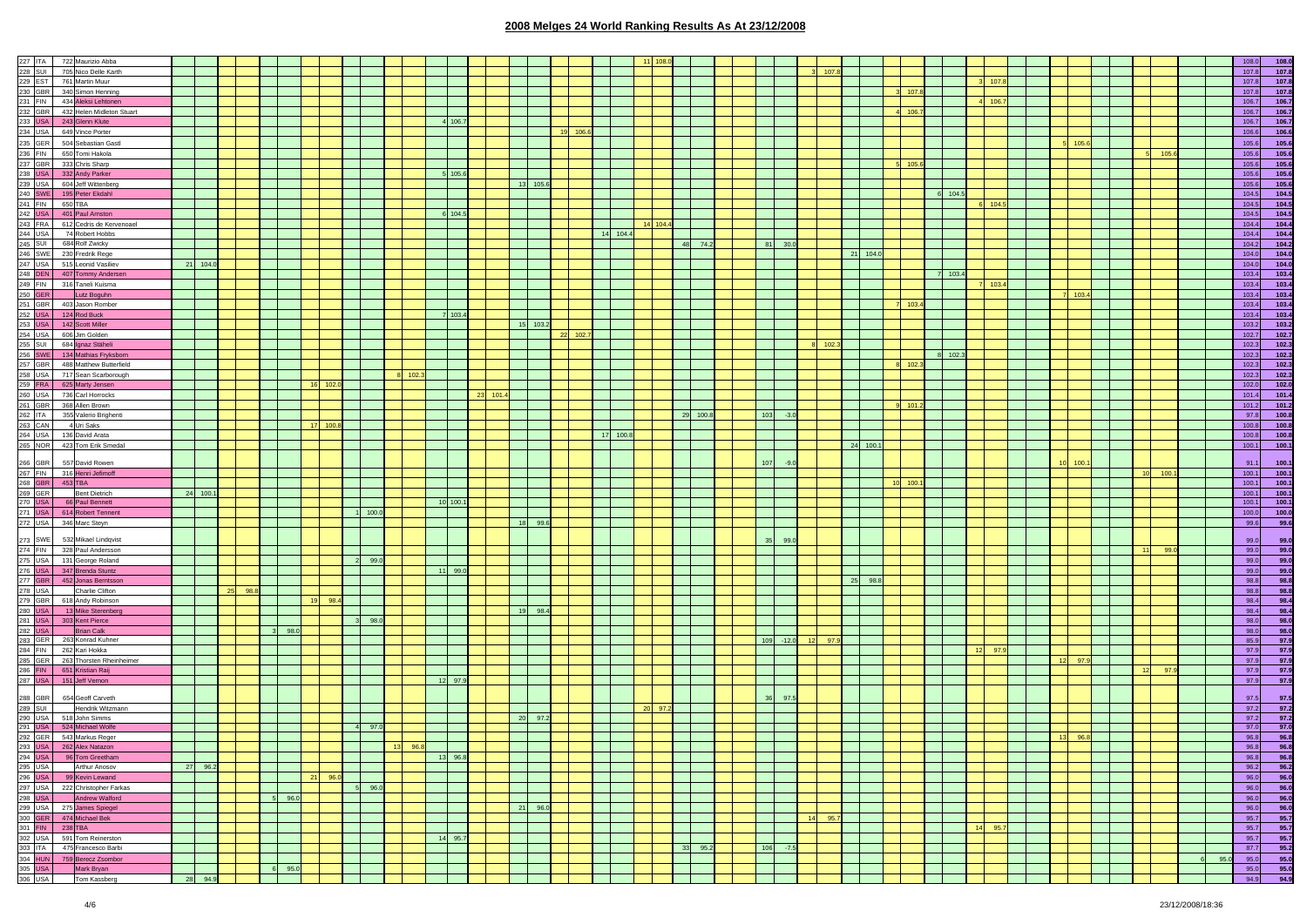|  | 519 Eignergemeinshaft Colt                                                                                                                                                                                                                    |    |         |         |     |      |    |         |  |  |    |      |         |    |      |         |
|--|-----------------------------------------------------------------------------------------------------------------------------------------------------------------------------------------------------------------------------------------------|----|---------|---------|-----|------|----|---------|--|--|----|------|---------|----|------|---------|
|  |                                                                                                                                                                                                                                               |    |         |         |     |      |    |         |  |  |    |      |         |    |      |         |
|  |                                                                                                                                                                                                                                               |    |         |         |     |      |    |         |  |  |    |      |         |    |      |         |
|  |                                                                                                                                                                                                                                               |    |         |         |     | 94.0 |    |         |  |  |    |      |         |    |      |         |
|  |                                                                                                                                                                                                                                               |    |         |         |     |      |    |         |  |  |    |      |         |    |      |         |
|  |                                                                                                                                                                                                                                               |    |         |         |     |      |    |         |  |  |    |      |         |    |      |         |
|  |                                                                                                                                                                                                                                               | 29 | 93.6    |         |     |      |    |         |  |  |    |      |         |    |      |         |
|  |                                                                                                                                                                                                                                               |    |         |         |     |      |    | 93.     |  |  |    |      |         |    |      |         |
|  |                                                                                                                                                                                                                                               |    |         |         |     |      |    |         |  |  |    |      |         |    |      |         |
|  |                                                                                                                                                                                                                                               |    |         |         |     |      |    |         |  |  |    |      | 23 93.6 |    |      |         |
|  |                                                                                                                                                                                                                                               |    |         |         |     |      |    |         |  |  |    |      |         | 29 |      |         |
|  |                                                                                                                                                                                                                                               |    |         |         |     |      |    |         |  |  |    |      |         |    | 93.6 |         |
|  |                                                                                                                                                                                                                                               |    |         |         |     | 93.0 |    |         |  |  |    |      |         |    |      |         |
|  |                                                                                                                                                                                                                                               |    |         |         |     |      |    |         |  |  |    |      |         |    |      |         |
|  |                                                                                                                                                                                                                                               |    |         |         |     |      | 24 | 92.4    |  |  |    |      |         |    |      |         |
|  |                                                                                                                                                                                                                                               |    |         |         |     |      |    |         |  |  |    |      |         |    |      |         |
|  |                                                                                                                                                                                                                                               |    |         |         |     |      |    |         |  |  |    |      |         |    |      |         |
|  |                                                                                                                                                                                                                                               |    |         | 30 92.3 |     |      |    |         |  |  |    |      |         |    |      |         |
|  |                                                                                                                                                                                                                                               |    |         |         |     |      |    |         |  |  |    |      |         |    |      |         |
|  |                                                                                                                                                                                                                                               |    |         |         |     |      |    |         |  |  |    |      |         |    |      |         |
|  |                                                                                                                                                                                                                                               |    |         |         |     |      |    | 25 91.2 |  |  |    |      |         |    |      |         |
|  |                                                                                                                                                                                                                                               |    |         |         |     |      |    |         |  |  |    |      |         |    |      |         |
|  |                                                                                                                                                                                                                                               |    |         |         |     |      |    |         |  |  |    |      |         |    |      |         |
|  |                                                                                                                                                                                                                                               |    |         |         |     |      |    |         |  |  |    |      |         |    |      |         |
|  |                                                                                                                                                                                                                                               |    |         |         |     |      |    |         |  |  |    |      |         |    | 91   |         |
|  |                                                                                                                                                                                                                                               |    |         |         |     |      |    |         |  |  |    |      |         |    |      |         |
|  |                                                                                                                                                                                                                                               |    |         |         |     |      |    |         |  |  |    |      |         |    |      |         |
|  |                                                                                                                                                                                                                                               |    |         |         |     |      |    |         |  |  |    |      |         |    |      |         |
|  |                                                                                                                                                                                                                                               |    |         |         |     |      |    |         |  |  |    |      |         |    |      |         |
|  |                                                                                                                                                                                                                                               |    | 32 89.7 |         |     |      |    |         |  |  |    |      |         |    |      |         |
|  |                                                                                                                                                                                                                                               |    |         |         |     |      |    |         |  |  |    | 89.7 |         |    |      |         |
|  |                                                                                                                                                                                                                                               |    |         |         |     |      |    |         |  |  |    |      |         |    |      |         |
|  |                                                                                                                                                                                                                                               |    |         |         |     |      |    |         |  |  |    |      |         | 32 | 89.7 |         |
|  |                                                                                                                                                                                                                                               |    |         |         |     |      |    |         |  |  |    |      |         |    |      |         |
|  |                                                                                                                                                                                                                                               |    |         |         |     |      |    |         |  |  |    |      |         |    |      |         |
|  |                                                                                                                                                                                                                                               |    |         |         |     |      |    |         |  |  |    |      |         |    |      |         |
|  |                                                                                                                                                                                                                                               |    |         |         |     |      |    |         |  |  |    |      |         |    |      |         |
|  |                                                                                                                                                                                                                                               |    |         |         |     |      |    |         |  |  |    |      |         |    |      |         |
|  |                                                                                                                                                                                                                                               | 33 | 88.4    |         |     |      |    |         |  |  |    |      |         |    |      |         |
|  |                                                                                                                                                                                                                                               |    |         | 34 87.1 |     |      |    |         |  |  |    |      |         |    |      |         |
|  |                                                                                                                                                                                                                                               |    |         |         |     |      |    |         |  |  |    |      |         |    |      |         |
|  |                                                                                                                                                                                                                                               |    |         |         |     |      |    |         |  |  |    |      |         | 34 | 87.  |         |
|  |                                                                                                                                                                                                                                               |    |         |         |     |      |    |         |  |  |    |      |         |    |      |         |
|  |                                                                                                                                                                                                                                               |    |         |         |     |      |    |         |  |  |    |      |         |    |      |         |
|  |                                                                                                                                                                                                                                               |    |         |         |     |      |    |         |  |  |    |      |         |    |      |         |
|  |                                                                                                                                                                                                                                               |    |         |         |     |      |    |         |  |  |    |      |         |    |      |         |
|  |                                                                                                                                                                                                                                               |    |         |         |     |      |    |         |  |  |    |      |         |    |      |         |
|  |                                                                                                                                                                                                                                               |    | 36 84.5 |         |     |      |    |         |  |  |    |      |         |    |      |         |
|  |                                                                                                                                                                                                                                               |    |         |         |     |      |    |         |  |  |    |      |         |    |      |         |
|  |                                                                                                                                                                                                                                               |    |         |         |     |      |    |         |  |  |    |      |         |    |      |         |
|  |                                                                                                                                                                                                                                               |    |         |         |     |      |    |         |  |  |    | 83.2 |         |    |      |         |
|  |                                                                                                                                                                                                                                               |    |         |         |     |      |    |         |  |  |    |      |         |    |      |         |
|  |                                                                                                                                                                                                                                               |    |         |         |     |      |    |         |  |  |    |      |         |    |      | 32 82.8 |
|  |                                                                                                                                                                                                                                               |    |         |         |     |      |    |         |  |  |    |      |         |    |      |         |
|  |                                                                                                                                                                                                                                               |    |         |         |     |      |    |         |  |  |    |      |         |    |      |         |
|  |                                                                                                                                                                                                                                               |    |         |         |     |      |    |         |  |  |    |      |         |    |      |         |
|  |                                                                                                                                                                                                                                               |    |         |         |     |      |    |         |  |  |    |      |         |    |      |         |
|  |                                                                                                                                                                                                                                               |    |         |         |     |      |    |         |  |  |    |      |         |    |      |         |
|  |                                                                                                                                                                                                                                               |    |         |         |     |      |    |         |  |  |    |      |         |    |      |         |
|  |                                                                                                                                                                                                                                               |    |         |         |     |      |    |         |  |  |    |      |         |    |      |         |
|  |                                                                                                                                                                                                                                               |    |         |         |     |      |    |         |  |  |    |      |         |    |      |         |
|  |                                                                                                                                                                                                                                               | 40 | 79.3    |         |     |      |    |         |  |  |    |      |         |    |      |         |
|  |                                                                                                                                                                                                                                               |    |         |         |     |      |    |         |  |  |    |      |         |    |      |         |
|  |                                                                                                                                                                                                                                               |    |         |         |     |      |    |         |  |  |    |      |         |    |      |         |
|  |                                                                                                                                                                                                                                               |    |         |         |     |      |    |         |  |  |    |      |         |    |      |         |
|  |                                                                                                                                                                                                                                               |    |         |         |     |      |    |         |  |  |    |      |         | 41 | 78.0 |         |
|  |                                                                                                                                                                                                                                               |    |         |         |     |      |    |         |  |  |    |      |         |    |      |         |
|  |                                                                                                                                                                                                                                               |    |         | 42      | 76. |      |    |         |  |  |    |      |         |    |      |         |
|  |                                                                                                                                                                                                                                               |    |         |         |     |      |    |         |  |  |    |      |         |    |      |         |
|  |                                                                                                                                                                                                                                               |    |         |         |     |      |    |         |  |  |    |      |         |    |      |         |
|  |                                                                                                                                                                                                                                               |    |         |         |     |      |    |         |  |  | 43 | 75.4 |         |    |      |         |
|  |                                                                                                                                                                                                                                               |    |         |         |     |      |    |         |  |  |    |      |         |    |      |         |
|  |                                                                                                                                                                                                                                               |    |         |         |     |      |    |         |  |  |    |      |         | 43 | 75   |         |
|  |                                                                                                                                                                                                                                               |    |         |         |     |      |    |         |  |  |    |      |         |    |      |         |
|  |                                                                                                                                                                                                                                               |    |         |         |     |      |    |         |  |  |    |      |         |    |      |         |
|  | 307 USA 737 John Huhn<br>309 GRA 519 Ligin prominenshaft Col<br>309 GRA 519 Ligin prominenshaft Col<br>309 GRA 405 Christof Welard<br>312 USA 62 Star Ross<br>314 USA 405 Christof Welard<br>312 USA 202 Robert Bunn<br>316 USA 202 Robert B  |    |         |         |     |      |    |         |  |  |    |      |         |    |      |         |
|  |                                                                                                                                                                                                                                               |    |         |         |     |      |    |         |  |  | 44 | 74.1 |         |    |      |         |
|  |                                                                                                                                                                                                                                               |    |         |         |     |      |    |         |  |  |    |      |         |    |      |         |
|  |                                                                                                                                                                                                                                               |    |         |         |     |      |    |         |  |  |    |      |         |    |      |         |
|  |                                                                                                                                                                                                                                               |    |         |         |     |      |    |         |  |  |    |      |         |    |      |         |
|  |                                                                                                                                                                                                                                               |    |         |         |     |      |    |         |  |  |    |      |         |    |      |         |
|  |                                                                                                                                                                                                                                               |    |         |         |     |      |    |         |  |  |    |      |         |    |      |         |
|  |                                                                                                                                                                                                                                               |    |         |         |     |      |    |         |  |  |    |      |         | 45 | 72.8 |         |
|  |                                                                                                                                                                                                                                               | 46 | 71.5    |         |     |      |    |         |  |  |    |      |         |    |      |         |
|  |                                                                                                                                                                                                                                               |    |         |         |     |      |    |         |  |  |    |      |         |    |      |         |
|  |                                                                                                                                                                                                                                               |    |         | 46 71.5 |     |      |    |         |  |  |    |      |         |    |      |         |
|  |                                                                                                                                                                                                                                               |    |         |         |     |      |    |         |  |  |    |      |         |    |      |         |
|  |                                                                                                                                                                                                                                               |    |         |         |     |      |    |         |  |  |    |      |         |    |      |         |
|  |                                                                                                                                                                                                                                               |    |         |         |     |      |    |         |  |  |    |      |         |    |      |         |
|  |                                                                                                                                                                                                                                               |    |         |         |     |      |    |         |  |  |    |      |         |    |      |         |
|  |                                                                                                                                                                                                                                               |    |         |         |     |      |    |         |  |  |    |      |         |    |      |         |
|  |                                                                                                                                                                                                                                               |    |         |         |     |      |    |         |  |  |    |      |         |    |      |         |
|  |                                                                                                                                                                                                                                               |    |         |         |     |      |    |         |  |  |    |      |         |    |      |         |
|  |                                                                                                                                                                                                                                               |    |         |         |     |      |    |         |  |  |    |      |         |    |      |         |
|  |                                                                                                                                                                                                                                               |    |         | 49 67.6 |     |      |    |         |  |  |    |      |         |    |      |         |
|  |                                                                                                                                                                                                                                               |    |         |         |     |      |    |         |  |  |    |      |         |    |      |         |
|  |                                                                                                                                                                                                                                               |    |         |         |     |      |    |         |  |  |    |      |         |    |      |         |
|  |                                                                                                                                                                                                                                               |    |         |         |     |      |    |         |  |  |    |      |         | 49 | 67.6 |         |
|  |                                                                                                                                                                                                                                               |    |         |         |     |      |    |         |  |  |    |      |         |    |      |         |
|  |                                                                                                                                                                                                                                               |    |         |         |     |      |    |         |  |  |    |      |         |    |      |         |
|  |                                                                                                                                                                                                                                               |    |         |         |     |      |    |         |  |  |    |      |         |    |      |         |
|  |                                                                                                                                                                                                                                               |    |         |         |     |      |    |         |  |  |    |      |         |    |      |         |
|  |                                                                                                                                                                                                                                               |    |         |         |     |      |    |         |  |  |    |      |         |    |      |         |
|  |                                                                                                                                                                                                                                               |    |         |         |     |      |    |         |  |  |    |      |         |    |      |         |
|  |                                                                                                                                                                                                                                               |    |         |         |     |      |    |         |  |  |    |      |         |    |      |         |
|  | 366 GBR 546 Nigel Grogan<br>366 ITA 321 Roberto Benedetti<br>367 ITA 222 Autorio Bini<br>368 CZE 698 Fedor Kubes<br>369 USA 48 Pemberton<br>370 USA 48 Pemberton<br>371 CZE 692 Lucas Neumann<br>372 SVK 726 Marko Godnic<br>373 ITA 767 Igna |    |         |         |     |      |    |         |  |  |    |      |         |    |      |         |
|  |                                                                                                                                                                                                                                               |    |         |         |     |      |    |         |  |  |    |      |         |    |      |         |
|  |                                                                                                                                                                                                                                               |    |         |         |     |      |    |         |  |  |    |      |         |    |      |         |
|  | 374 BUL 387 Ivaylo Gavrallov<br>375 ITA 229 Luigi Buzzi<br>376 ITA 373 Pierandrea Carulli                                                                                                                                                     |    |         |         |     |      |    |         |  |  |    |      |         |    |      |         |
|  |                                                                                                                                                                                                                                               |    |         |         |     |      |    |         |  |  |    |      |         |    |      |         |
|  |                                                                                                                                                                                                                                               |    |         |         |     |      |    |         |  |  |    |      |         |    |      |         |
|  |                                                                                                                                                                                                                                               |    |         |         |     |      |    |         |  |  |    |      |         |    |      |         |
|  |                                                                                                                                                                                                                                               |    |         |         |     |      |    |         |  |  |    |      |         |    |      |         |
|  |                                                                                                                                                                                                                                               |    |         |         |     |      |    |         |  |  |    |      |         |    |      |         |
|  |                                                                                                                                                                                                                                               |    |         |         |     |      |    |         |  |  |    |      |         |    |      |         |
|  |                                                                                                                                                                                                                                               |    |         |         |     |      |    |         |  |  |    |      |         |    |      |         |
|  |                                                                                                                                                                                                                                               |    |         |         |     |      |    |         |  |  |    |      |         |    |      |         |
|  |                                                                                                                                                                                                                                               |    |         |         |     |      |    |         |  |  |    |      |         |    |      |         |
|  |                                                                                                                                                                                                                                               |    |         |         |     |      |    |         |  |  |    |      |         |    |      |         |
|  |                                                                                                                                                                                                                                               |    |         |         |     |      |    |         |  |  |    |      |         |    |      |         |
|  |                                                                                                                                                                                                                                               |    |         |         |     |      |    |         |  |  |    |      |         |    |      |         |
|  |                                                                                                                                                                                                                                               |    |         |         |     |      |    |         |  |  |    |      |         |    |      |         |
|  | 376   ITA 373 Pierandrea Carulli<br>378   ITA 221 Enrico Malaglai<br>378   ITA 222   Luca Leorini<br>390   ITA 370   Regioner<br>380   ITA 482 Pierto Fois<br>381   ITA 482   Piero Procedda<br>383   ITA 420   Daniele Belluzzi<br>384   GE  |    |         |         |     |      |    |         |  |  |    |      |         |    |      |         |